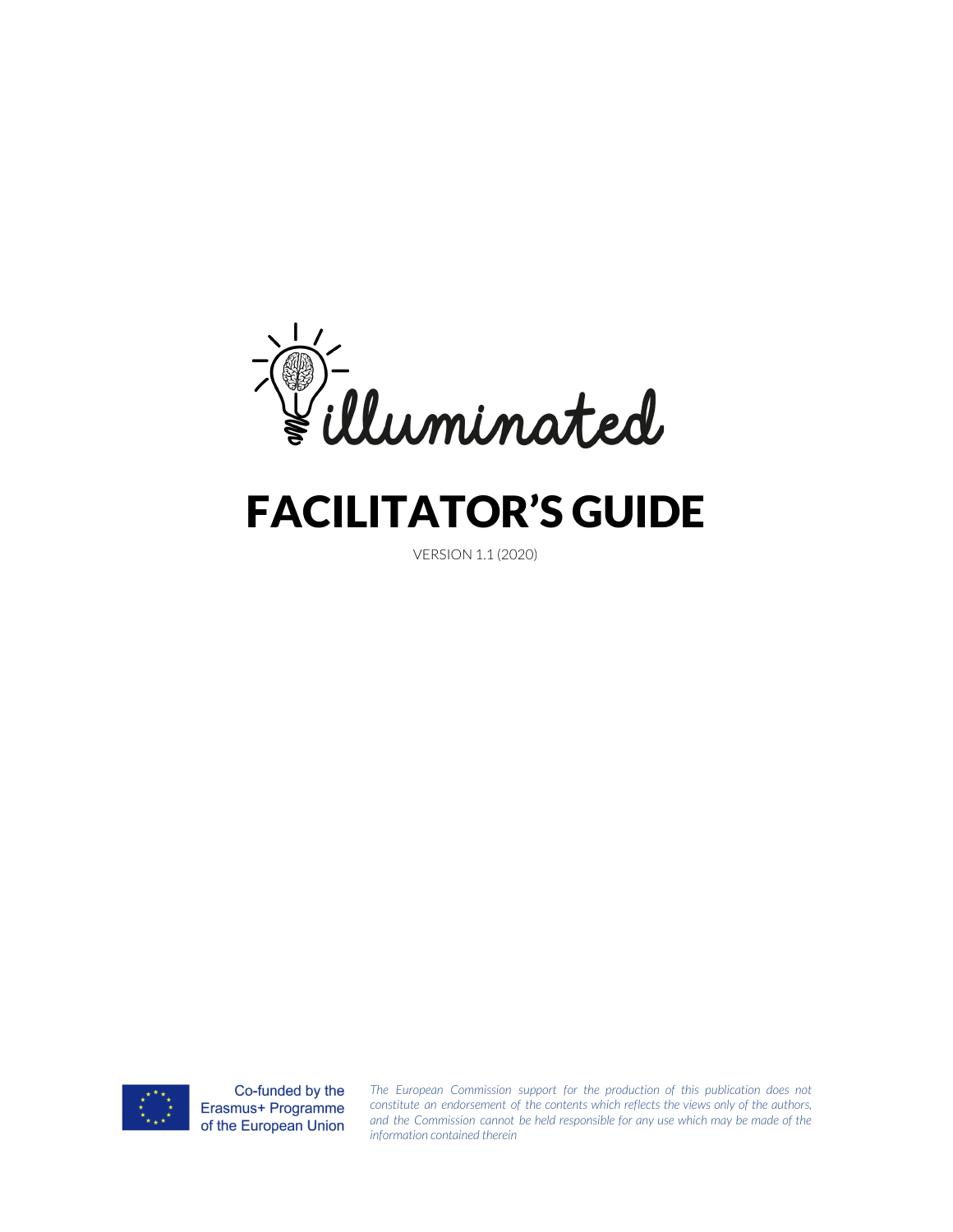# TABLE OF CONTENTS

| #1 LET'S START AT THE BEGINNING                               | 3              |
|---------------------------------------------------------------|----------------|
| WELCOME                                                       | 3              |
| IS THIS GUIDE FOR YOU?                                        | $\overline{4}$ |
| HOW TO USE THIS GUIDE                                         | $\overline{4}$ |
| FAQ                                                           | $\overline{4}$ |
| #2 INSTRUCTIONAL                                              | 6              |
| <b>GUIDELINES</b>                                             | 6              |
| WHY FOCUS ON NEUROSCIENCE-INFORMED TEACHING PRACTICES?        | 6              |
| WHO TO INVITE TO YOUR WORKSHOP?                               | 7              |
| WHO WILL BE PART OF YOUR FACILITATION TEAM?                   | $\overline{7}$ |
| WHEN SHOULD YOU ORGANIZE THE WORKSHOPS?                       | $\,8\,$        |
| WHEN SHOULD YOU CARRY OUT YOUR WORKSHOPS PLANNING ACTIVITIES? | 9              |
| #3 WORKSHOP                                                   | 10             |
| <b>CONTENT &amp; TOOLS</b>                                    | 10             |
| WORKSHOP MATERIALS PROVIDED                                   | 10             |
| <b>WORKSHOP A</b>                                             | 10             |
| Project IlluminatED Abstract                                  | 10             |
| Posters                                                       | 11             |
| Workshop A Learning Design                                    | 11             |
| Workshop A Slides                                             | 12             |
| Workshop A Script                                             | 12             |
| Workshop A Worksheets                                         | 12             |
| Workshop A Group Activity 1                                   | 13             |
| Workshop A Group Activity 2                                   | 13             |
| Spaced Learning Activity                                      | 13             |
| IlluminatED Workshop References                               | 14             |
| Venue Information                                             | 14             |
| Pre-survey                                                    | 15             |
| Post-survey                                                   | 15             |
| Attendance Sheet                                              | 15             |
| Certificate of Completion                                     | 16             |
| <b>WORKSHOP B</b>                                             | 17             |
| Workshop B Learning Design                                    | 17             |
| Workshop B Slides                                             | 17             |
| Workshop B Script                                             | 18             |
| Workshop B Worksheets                                         | $18\,$         |
| Workshop B Group Activity Sheet                               | 19             |



Co-funded by the<br>Erasmus+ Programme<br>of the European Union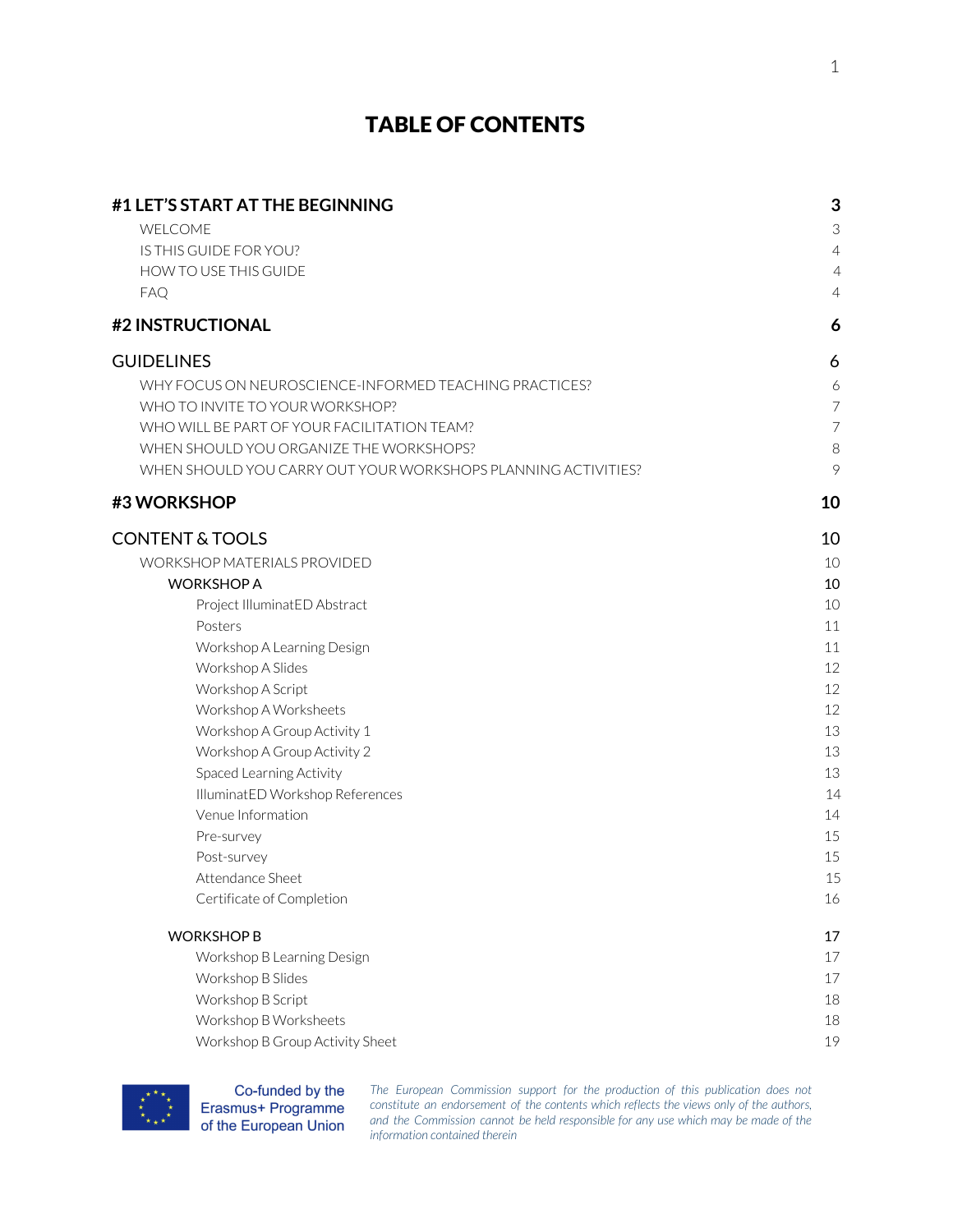| Attendance Sheet                      | 19 |
|---------------------------------------|----|
| Certificate of Completion             | 20 |
| <b>WORKSHOP C</b>                     | 21 |
| <b>WORKSHOP D</b>                     | 21 |
| #4 SOME THINGS WORTH KNOWING          | 22 |
| ABOUT THE CONTENT                     | 22 |
| REFINING THE CONTENT                  | 22 |
| PARTICIPANT FEEDBACK                  | 23 |
| Overall workshop                      | 23 |
| Workshop Instructional Design/Content | 23 |
| Science of Learning                   | 23 |
| Future formation                      | 23 |
| Workshop A (Strong Points)            | 23 |
| Workshop A (Weak Points)              | 24 |
| Workshop B (Strong Points)            | 25 |
| Workshop B (Weak Points)              | 25 |

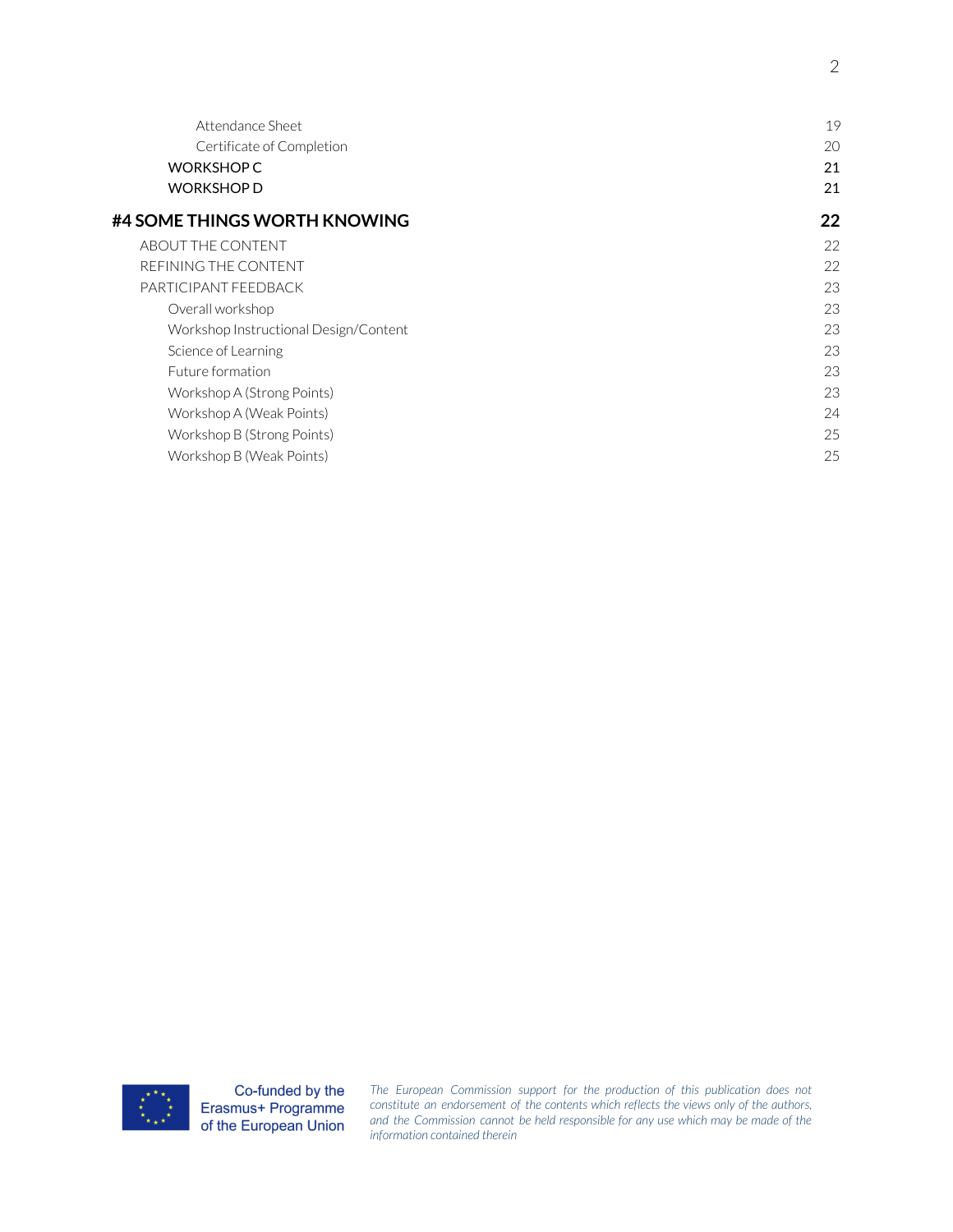# #1 LET'S START AT THE BEGINNING

## <span id="page-3-1"></span><span id="page-3-0"></span>WELCOME

We're happy that you are interested in sharing the knowledge of neuroscience-informed teaching practices with other educators like yourself! This Facilitator's Guide is part of the IlluminatED Trainers' Toolkit and we hope it will help you deliver the IlluminatED Workshops and create an immersive learning experience for your learners.

This guide is designed to enable you to implement the 2 main workshops developed during the IlluminatEd Project on the topics of:

- 1) '*A Science of Learning Primer for Educators – The cognitive processes underlying student learning*' (referred to as Workshop A);
- 2) '*Designing Learning with the Science of Learning – Cognitive principles applied to the design of learning*' (referred to as Workshop B).

Additional workshop materials are available for:

- 3) *Teaching with the Science of Learning* (referred to as Workshop C).
- *4) An Introduction to the Science of Learning for Students* (referred to as Workshop D).

Our goal is to help you learn more about how the Science of Learning can be applied to education and how to support educators in applying concepts from the science of learning in their teaching practice. All materials are available on the project website: <http://www.illuminatedproject.eu/>



Co-funded by the Erasmus+ Programme of the European Union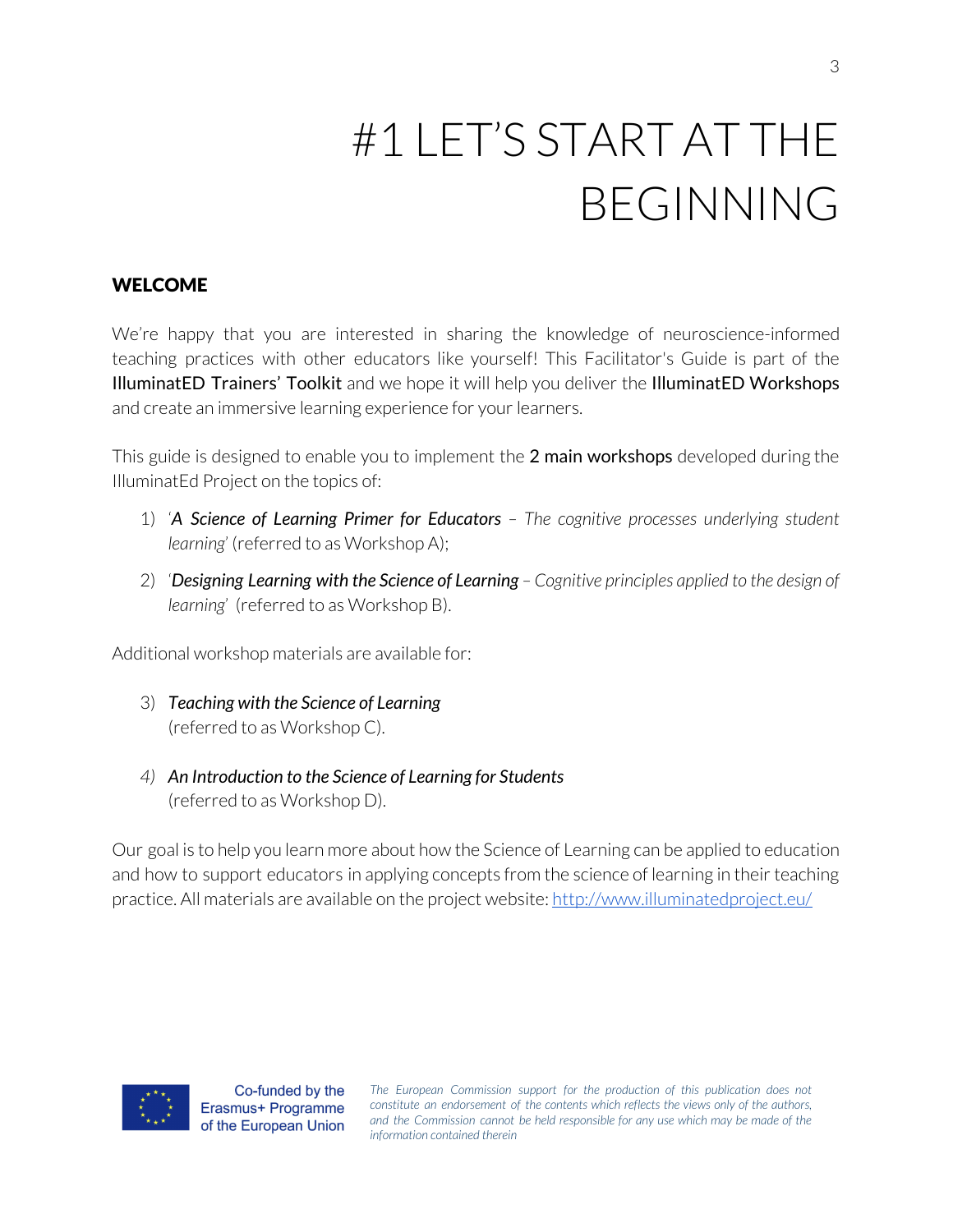## <span id="page-4-0"></span>IS THIS GUIDE FOR YOU?

This is a guide for anyone wanting to deliver the IlluminatED workshops to school education teachers. Whether you are an educational trainer, school teacher, or researcher, the toolkit has been built to support your delivery of the workshops. The content is geared toward secondary school teachers but is also useful for primary school teachers, and educators at vocational, higher education, and professional institutions. A background in science or neuroscience is not required as the materials provide explanations of key concepts and terms used. All that is required is a strong interest and motivation to understand the science of learning and its applications to education.

## <span id="page-4-1"></span>HOW TO USE THIS GUIDE

- (1) Explore the Instructional Guidelines to go through everything you need to run both workshops.
- (2) Become familiar with the Workshop Content and Tools section where you will find all the training resources necessary to prepare and implement the workshops and create a powerful learning experience for your learners.

# <span id="page-4-2"></span>FAQ

## (1) Do I have to deliver the workshop exactly as described in the materials (e.g. learning design and script)?

No, the materials and script are examples of how to present the material. They have been improved across multiple pilot lessons. However, we understand that every teacher has their own style and the context and needs of your workshop participants may differ. You are able to adjust the materials to match your context. We do recommend that you use the pre-test and post-test so that you can gauge the effectiveness of your approach.

## (2) What languages are the materials available in? Can I translate them for my workshops?

The materials are available in [English](https://docs.google.com/document/d/1JFTDJsfkJV_c1fiTfURJWZbg372PSXlrcNxsGTe5nRc/edit), [Spanish](https://docs.google.com/document/d/1MG5cDr-Ti2j0olnM7YcwvKv1rhho5qjrY9in5KxxAko/edit), [Finnish](https://docs.google.com/document/d/1_Tz1hrjJ_bg6Px9vRacy-5pSzF6JwKwNz1FwRe-JXgs/edit), [Greek](https://docs.google.com/document/d/1F1WJdacQxqnbDF4h7llmirGiPptMGIRbSPt9Y55BgQ4/edit) and [Portuguese](https://docs.google.com/document/d/1Ub8ScCFh2YImFMuqhcLjYYvmi37nuz8-qNfsK6GGJR8/edit). If the materials are not available in your language, then we encourage you to translate them. If you want to share your translations with other educators, contact us and we'll add it to the official toolkit resources.

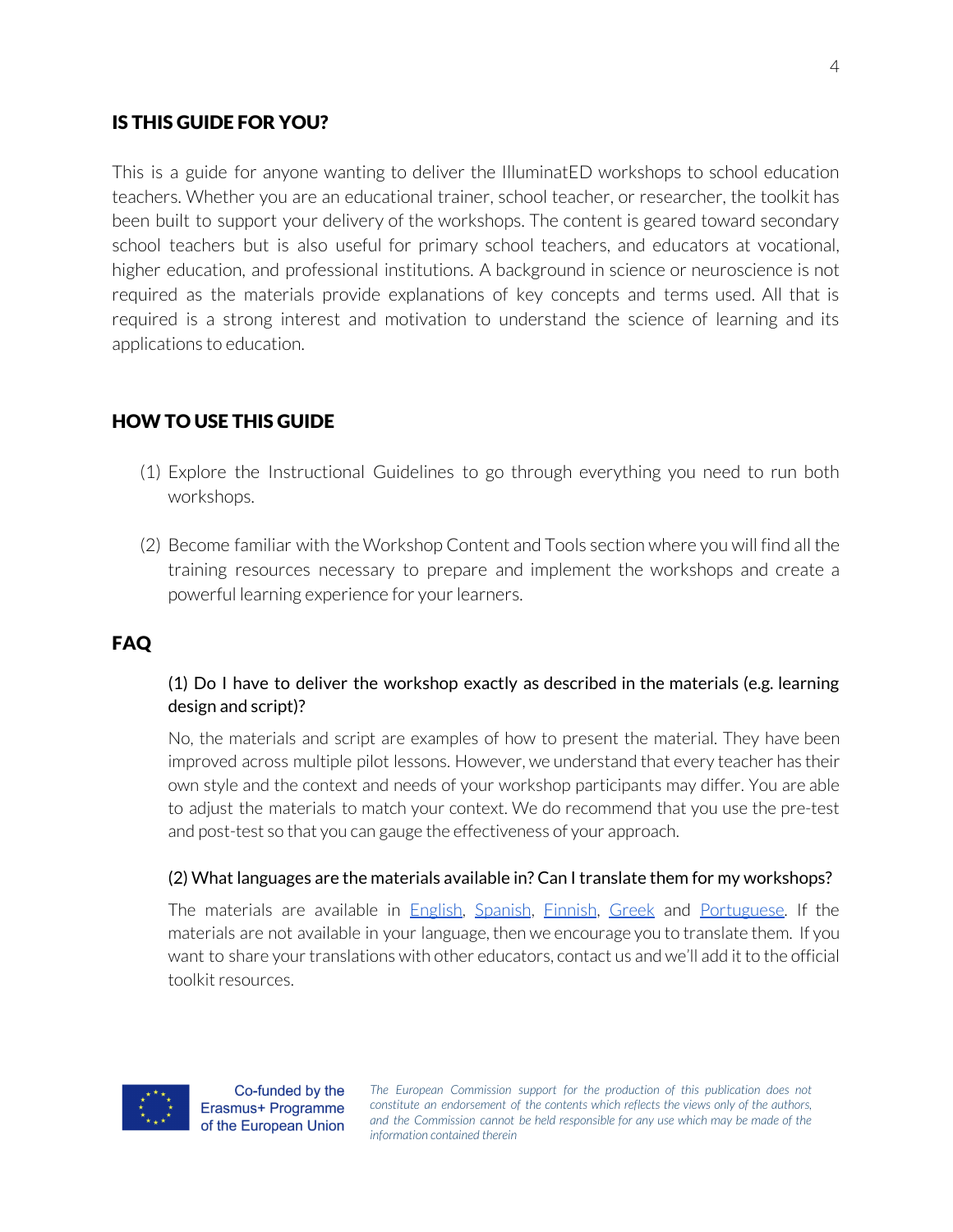#### (3) Are there restrictions on how the materials can be used?

The workshop materials are licensed under the Creative Commons Attribution-ShareAlike 4.0 International (CC [BY-SA](https://creativecommons.org/licenses/by-sa/4.0/?ref=chooser-v1) 4.0) license which means that you are free to copy and redistribute the material in any medium or format, remix, transform, and build upon the material for any purpose, even commercially – as long as you give appropriate credit, provide a link to the license, and indicate if changes were made. Also, if you remix, transform, or build upon the material, you must distribute your contributions under the same license as the original.

## (4) Are there additional learning resources beyond the workshop materials that you can provide to support the workshops?

The IlluminatED project also offers a free online [course](https://tidex.upf.edu/courses/course-v1:Illuminated+IL101+2020/about). The self-paced course features videos on the science of learning hosted by neuroscientists from the University of Helsinki. Additionally, there is an [eBooklet](https://illuminated.pressbooks.com/) - *[Illuminated](https://illuminated.pressbooks.com/) Science of Learning Concepts for Teachers* – available in **English**, Spanish, Finnish, Greek, and Portuguese.

If you find errors in the materials or have suggestions on how the workshops can be improved, we'd love to hear from you (please contact: a.barroca@advancis.pt).

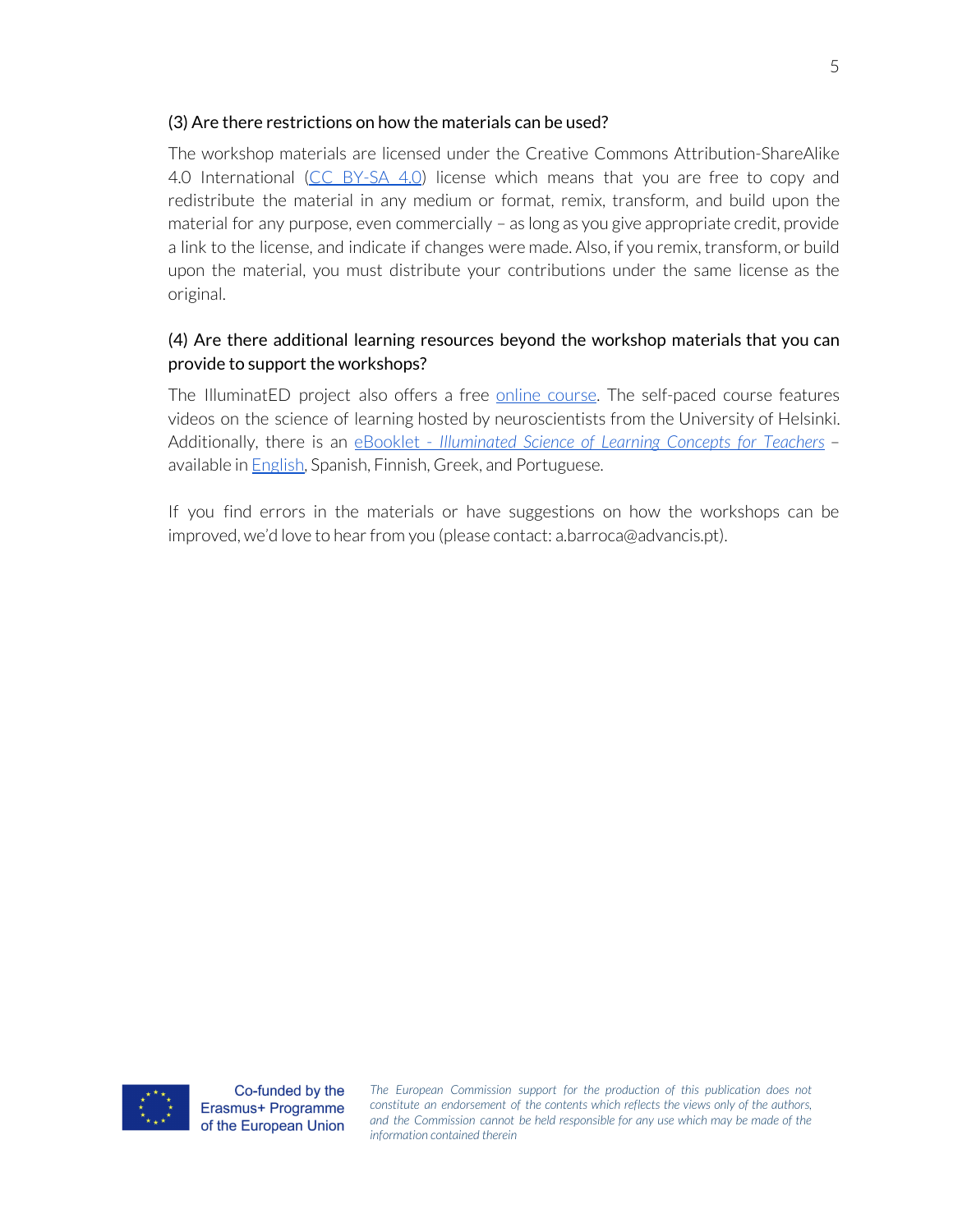# #2 INSTRUCTIONAL GUIDELINES

## <span id="page-6-1"></span><span id="page-6-0"></span>WHY FOCUS ON NEUROSCIENCE-INFORMED TEACHING PRACTICES?

Project IlluminatED (PROJ: 2017-1-ES01-KA201-038220) is a project funded by the ERASMUS+ Programme that strives to empower school education teachers with cognitive neuroscience informed practices in an effort to facilitate more durable student learning.

We cherish educators. We believe they work very hard to do what's best for students. However, there are some gaps in teacher training that makes their jobs more difficult. One of these gaps is related to the Science of Learning.

Despite a growing consensus in the scientific community on how learning happens and the biology that underlies learning, this knowledge is not being conveyed to educators. As a result, many educators, despite their best efforts and intentions, make use of outdated teaching practices that can undermine durable learning and result in students adopting ineffective learning habits – the opposite of what educators are striving for.

We want to empower teachers to design learning that aligns with the cognitive processes that underlie durable learning and help teachers identify the practices that are misaligned with such processes – because misaligned practices can often result in frustrated students who struggle to pay attention, understand, remember, recall, and transfer the taught material. Through the IlluminatED workshops, teachers will better understand the importance of determining and connecting to **prior knowledge**, managing the **attention** of students, considering the bottlenecks in working memory such as the amount of information that can be held at one time and the duration such information can be held, and facilitating the **transfer** from working memory to long-term memory through spaced repetition and retrieval activities.

We want to support teacher understanding of the fundamental processes that underlie learning so that teachers can better evaluate their own practices and more objectively determine which innovative pedagogy and approaches best meet the learning needs of 21st century students. We hope that you also share our desire to support educators.



Co-funded by the Erasmus+ Programme of the European Union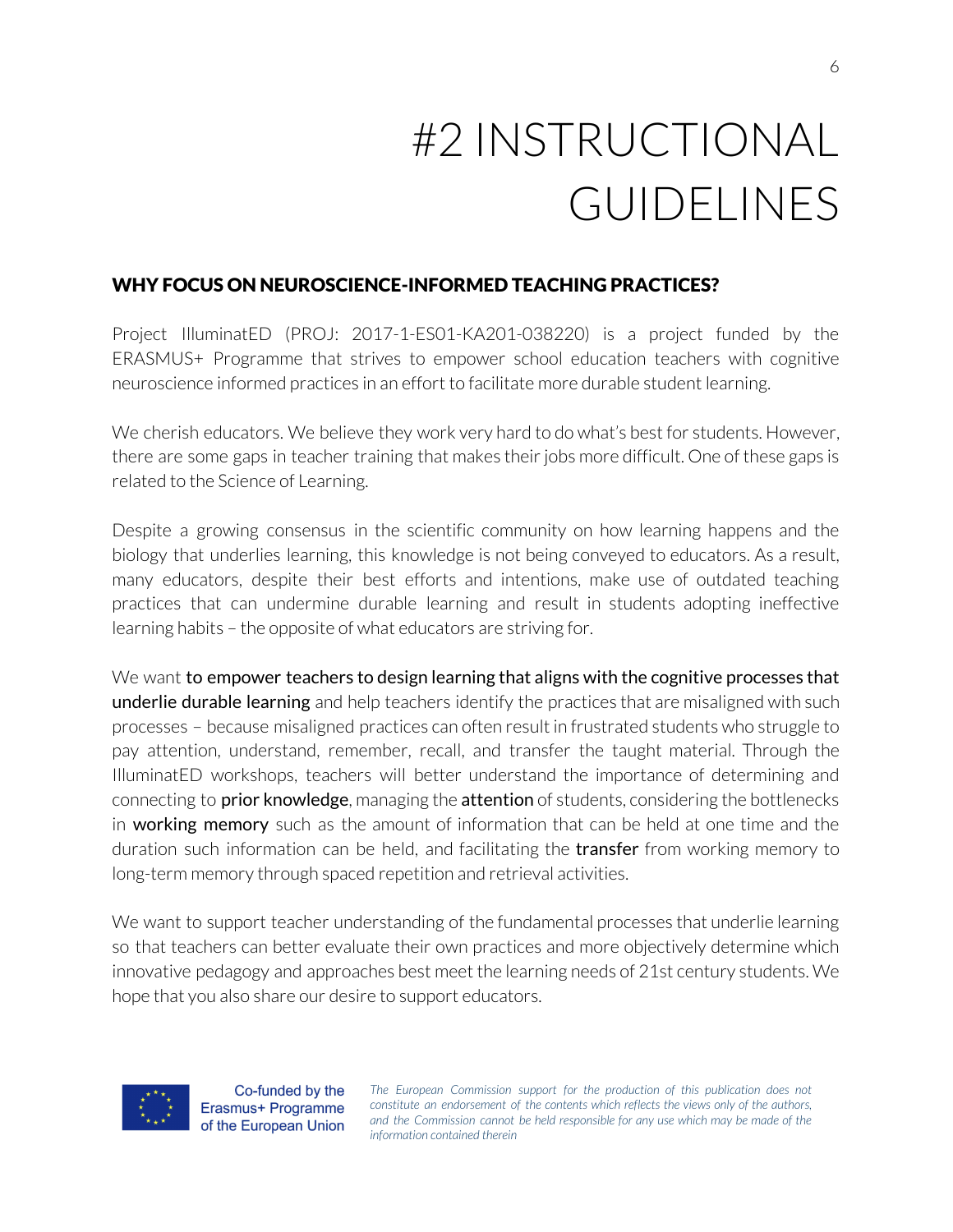# <span id="page-7-0"></span>WHO TO INVITE TO YOUR WORKSHOP?

## *Isit your first time facilitating a workshop about the Science of Learning?*

You should consider starting by inviting participants you are familiar with, fellow teachers or trainers, before you venture into unfamiliar groups. This will give you the opportunity to test the materials and feel more confident when conducting the IlluminatED Workshops.

The workshops are designed for groups of around 20 participants. This will allow you to engage your learners and create a welcoming environment, where participants can share their experiences and you can deliver the content of the workshops.

Take some time to get to know your participants and understand what's important to them, what triggers their motivation and if they feel the need to explore specific topics.

# <span id="page-7-1"></span>WHO WILL BE PART OF YOUR FACILITATION TEAM?

Decide who is going to be part of the workshops team, for example:

## - Workshop administrator

the person who will be in charge of general logistics, managing contacts and overall arrangements;

## Lead facilitator

You! Responsible for conducting the workshops, adjusting it to the learning level of participants and making connections between activities;

## Co-facilitator

Someone you can appoint to help you deliver the workshops and act as a time-keeperto make sure the workshop runs smoothly.

Often it is one person who must perform all of the roles above but having others to work with can be beneficial.

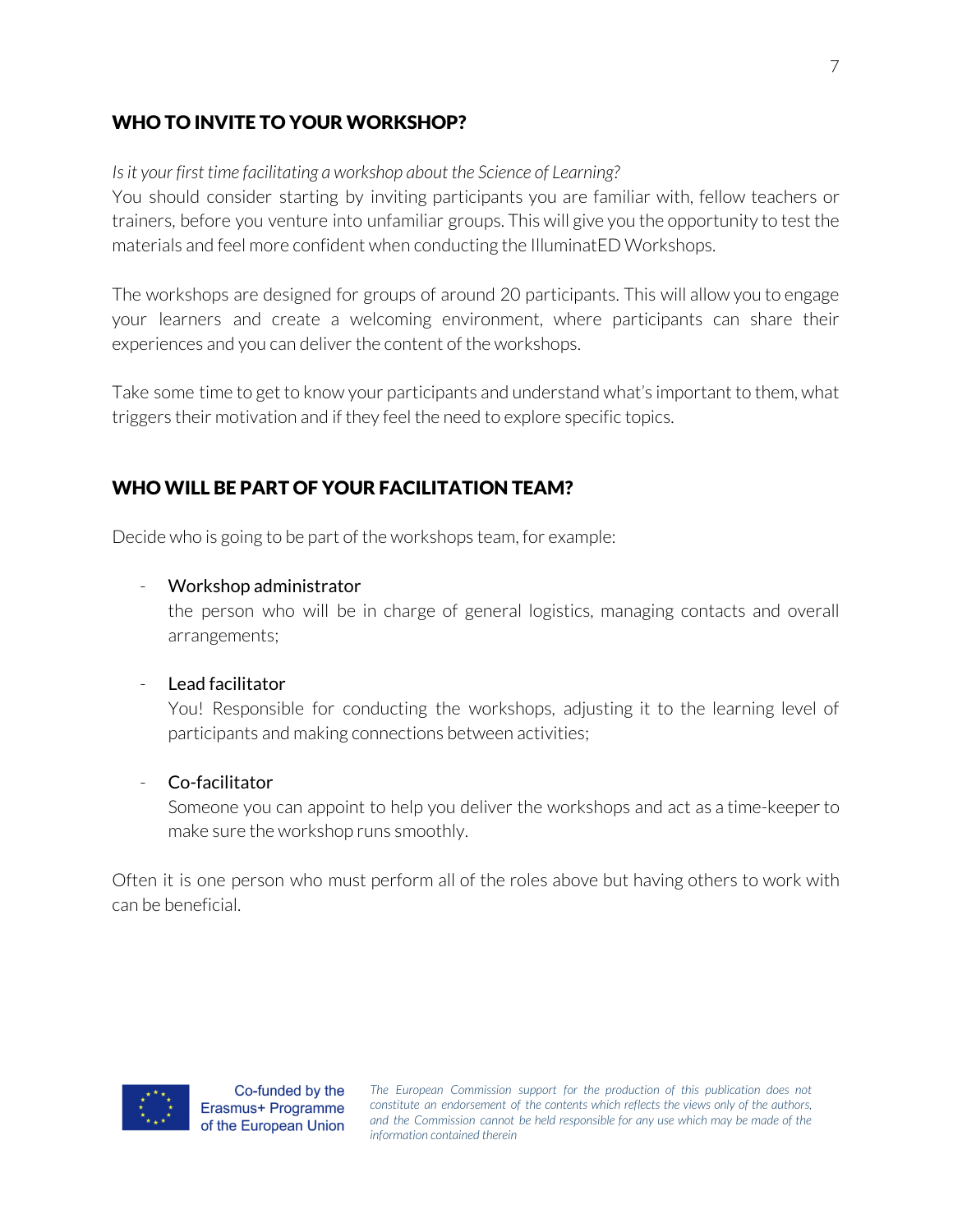## <span id="page-8-0"></span>WHEN SHOULD YOU ORGANIZE THE WORKSHOPS?

## *Set the date*

The first step is to set a date that suits your schedule (and your team) and, at the same time, is convenient for the audience you wish to engage in the workshops. When setting the date, confirm the time available for the workshop as some schools and teachers may be used to shorter training sessions.

## *Select the venue*

Do you have access to a space to hold the workshop? Do you need to look for an available space? In most cases, schools will be willing to host the workshops for you. If you would like to hold a more public session that is not for a specific school, then be sure to find a space that suits both your needs and the ones from participants. If possible find a venue with parking options or with public transports nearby.

The venue only needs to have a **projector and screen**. The workshops can be held in rooms with individual desks, but works best when small groups can sit together around a table for collaboration.

## *Prepare yourself*

Carefully go through the workshop materials, at least one month before conducting the workshops – and again the week of the workshop. This will give you plenty of time to become familiar with the materials and better adjust your facilitation to the activities ahead.

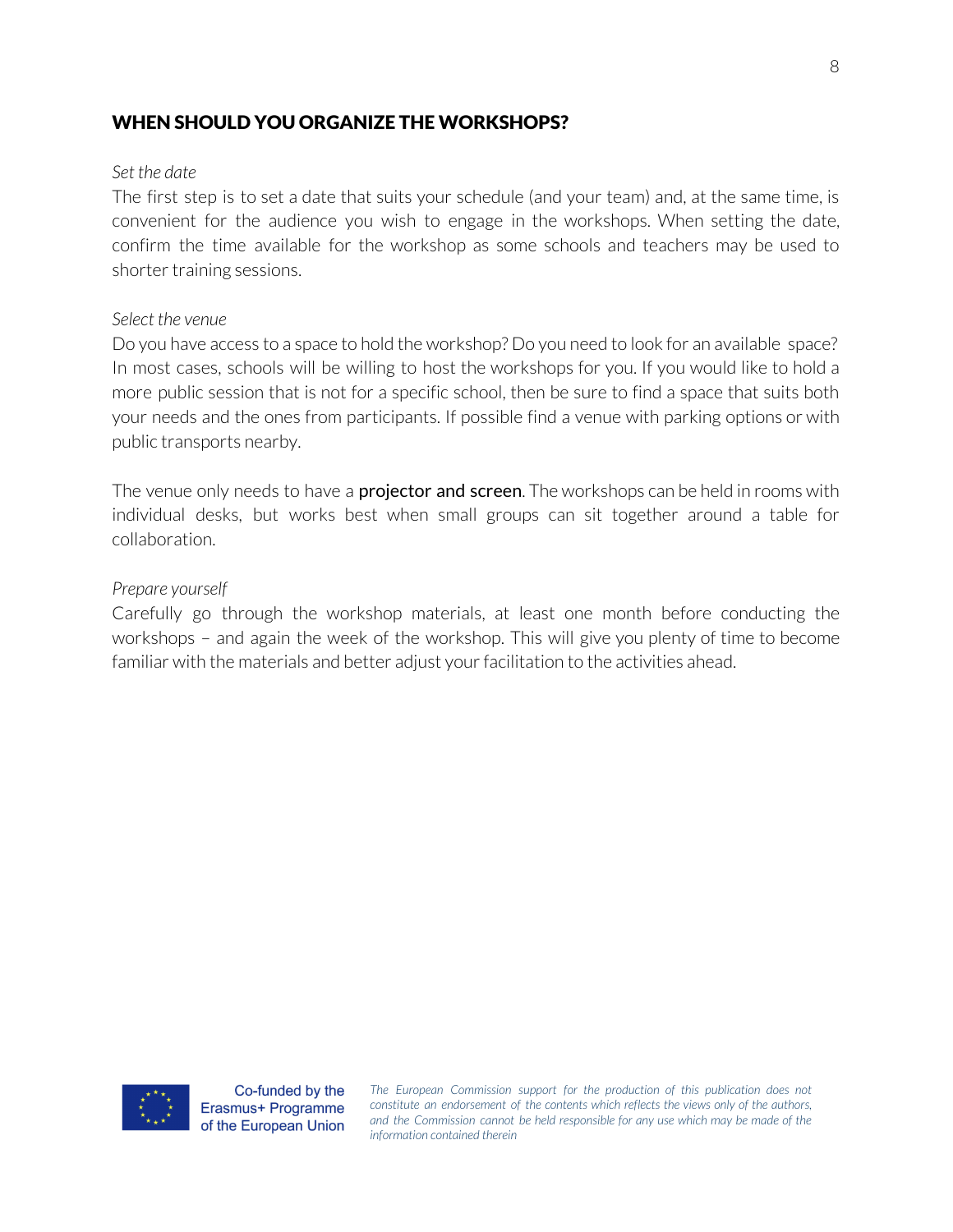## <span id="page-9-0"></span>WHEN SHOULD YOU CARRY OUT YOUR WORKSHOPS PLANNING ACTIVITIES?

#### 30 DAYS BEFORE

- Explore the facilitator's guide to make sure you are prepared to run the workshops.
- Set a date for the workshop.
- $\bullet$  Take care of the logistics such as the venue, catering (optional), etc.
- Prepare the promotional materials for the workshops.
- Send out the invitations to your audience.

## 15-30 DAYS BEFORE

- Assemble your facilitation team.
- Practice using the Slides and Script.
- Have your facilitation team go through all the provided materials to run the workshop.

## 1-2 DAYS BEFORE

- Print out workshop materials for participants:
	- student activity sheets,
	- activity materials,
	- attendance sheets
	- Certificates.
- If possible, have participants completed the online pre-knowledge questionnaire

## DAY OF THE WORKSHOP

- Arrive early and set up the room in advance.
- Introduce yourself and the workshop and share the pre-knowledge questionnaire if not done in advance.
- Run the workshop.
- At the end, share the post-knowledge and workshop quality questionnaires.

#### AFTER THE WORKSHOP

- Send a follow-up to participants thanking them for their attendance.
- Resend the workshop quality questionnaires to make sure you receive all the necessary feedback.



Co-funded by the Erasmus+ Programme of the European Union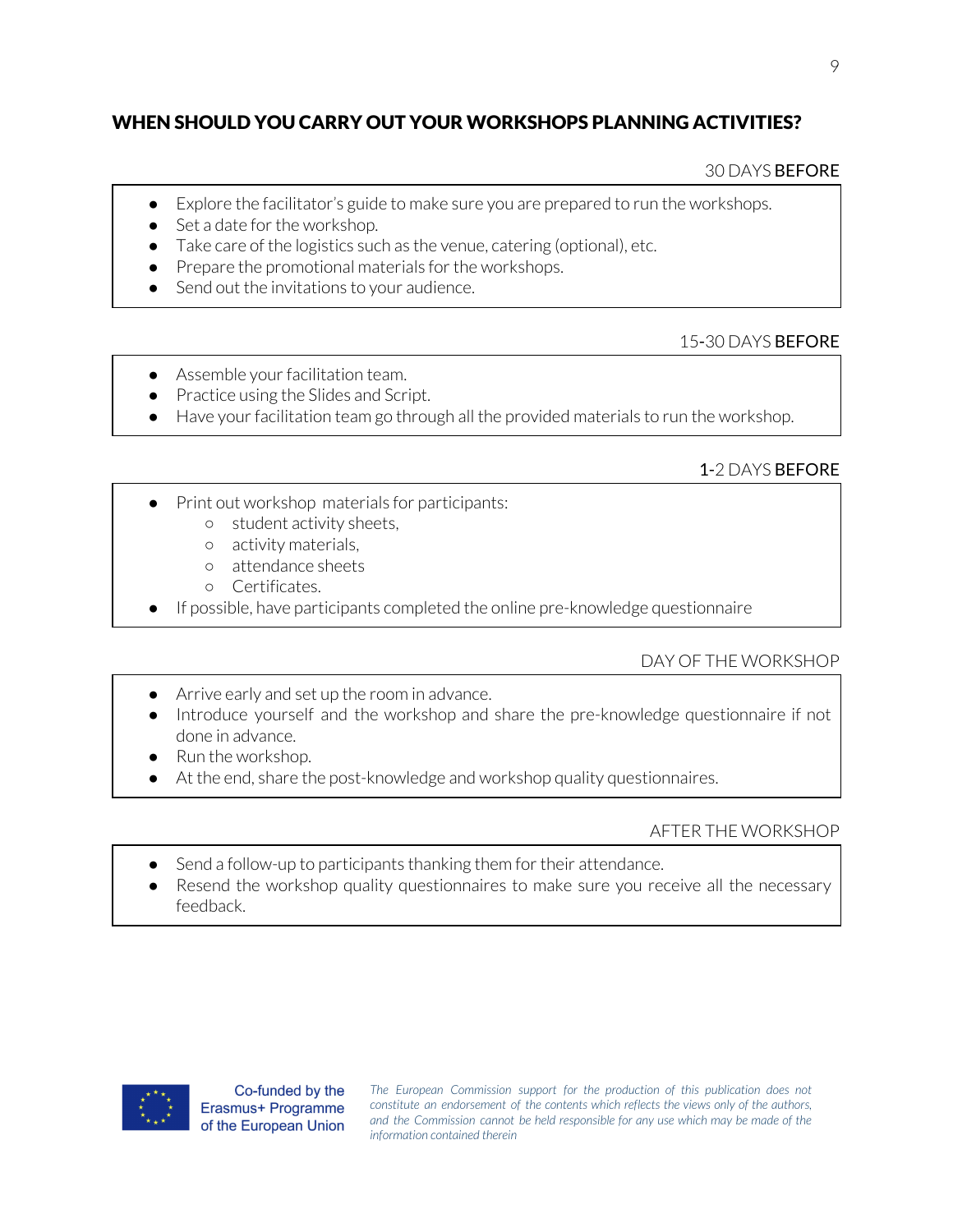# #3 WORKSHOP CONTENT & TOOLS

## <span id="page-10-1"></span><span id="page-10-0"></span>WORKSHOP MATERIALS PROVIDED

To help you conduct the IlluminatED Workshops we provide you with the following materials:

## WORKSHOP A

<span id="page-10-2"></span>

| Title       | A Science of Learning Primer for Educators - The cognitive processes underlying student<br>learning.                                                                                                                               |
|-------------|------------------------------------------------------------------------------------------------------------------------------------------------------------------------------------------------------------------------------------|
| Description | The objective of workshop A is to help teachers understand the basic concepts from the<br>Science of Learning and to enable teachers to experience innovative teaching strategies<br>such as Spaced Learning and Pause Procedures. |

## Project IlluminatED Abstract

<span id="page-10-3"></span>

|                                                                                                                                                                                                                                                                                                                                                                                                                                                                                                                                                                                                                                                                                                                                                                                                                                                                                                                                                      |                                                                                                                                                                                                                                                                                                                                                                                                                                                                                                                                                                | An abstract that gives an overview of the purpose<br>and theme of the IlluminatED workshops. |
|------------------------------------------------------------------------------------------------------------------------------------------------------------------------------------------------------------------------------------------------------------------------------------------------------------------------------------------------------------------------------------------------------------------------------------------------------------------------------------------------------------------------------------------------------------------------------------------------------------------------------------------------------------------------------------------------------------------------------------------------------------------------------------------------------------------------------------------------------------------------------------------------------------------------------------------------------|----------------------------------------------------------------------------------------------------------------------------------------------------------------------------------------------------------------------------------------------------------------------------------------------------------------------------------------------------------------------------------------------------------------------------------------------------------------------------------------------------------------------------------------------------------------|----------------------------------------------------------------------------------------------|
| Project (Ruminated - . Ruminating effective Insching strategies with the science of learning.<br>Project Huminated brings together experts in the education technology, beacher<br>development and cognitive neuroscience to support teachers in designing more effective.<br>lessons by making use of knowledge from neuroscience. Two workshops for educators are<br>offered centered around the theme of 'neuroscience agailed to learning design.'<br>Workshop &<br>A Science of Learning Primer for Educators<br>The cognitive processes underlying student<br>learning<br>-- Provides an overview of the science of<br>learning in the context of student learning<br>le.g. cognitive theories of learning).<br>and highlight common teaching practices that are consistent with cognitive principles of<br>learning.<br>Research<br>after the workshops. Participants are also asked to sign consent forms to participate in the<br>research. | Warkshee B<br>Designing Learning with the Science of<br>Learning<br>Cognitive principles applied to the design of<br><b>Enemário</b><br>- Highlights connexn learning design and<br>braching practices that are consistent with<br>cognitive theories of learning<br>The 2-hour workshops use the science of learning to explore how durable learning happens.<br>The workshops are delivered at no cost in return for participation in research geared toward<br>inspressing education. Research involves participants completing questionnaires prior to and | https://docs.google.com/document/d/10Q<br>i1EF8O<br>VLox2mCr9y5Fez9o0-cX1NAj73pxjVQGvU/edit  |



Co-funded by the Erasmus+ Programme of the European Union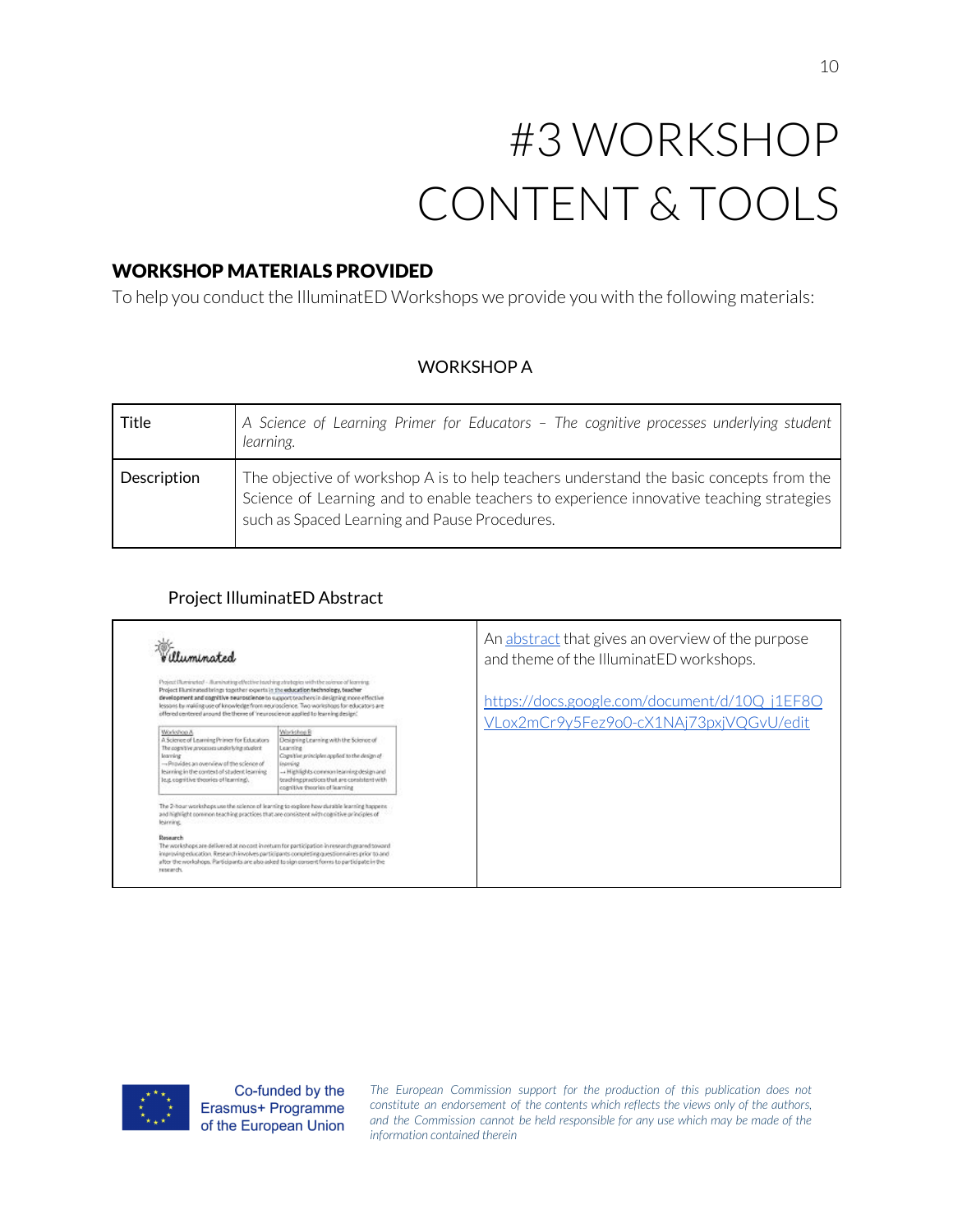#### Posters

<span id="page-11-0"></span>

## Workshop A Learning Design

<span id="page-11-1"></span>

| ILLUMINATED WORKSHOP A Learning Objectives & Learning Design<br>ILLUMINATED WORKSHOP A: LEARNING OBJECTIVES.<br>Title:<br>A Science of Learning Primer for Educations - The cognitive processes underlying student<br>learning?                                                                | A learning design that provides the sequence of<br>activities in the workshop and the suggested timing<br>for the activities. |
|------------------------------------------------------------------------------------------------------------------------------------------------------------------------------------------------------------------------------------------------------------------------------------------------|-------------------------------------------------------------------------------------------------------------------------------|
| Objective:                                                                                                                                                                                                                                                                                     | https://docs.google.com/document/d/1PZIRyMeIpn                                                                                |
| The objective of workshop A is to help teachers understand the basic concepts from the<br>Science of Learning and to enable teachers to experience innovative teaching strategies such<br>as Spaced Learning and Pause Propertures.                                                            | ngn6bYg9ThV417znblkv8lPh6z5nV8qj0/edit                                                                                        |
| <b>Basic concents</b><br>. Heuroplasticity and the biological constraints to learning.<br>. the importance of determining and connecting to prior knowledge,<br>. the need to manage student attention.<br>. the role and limitations of vioricing memory,<br>. The heed to practice retrieval |                                                                                                                               |
| Spaced Learning<br>Kelley, R, & Whatson, T. (2012). Making long-term memories in minutes: a spaced learning<br>pattern from memory research in education. RootSerple Austrationary policings, 7, 589.                                                                                          |                                                                                                                               |
| Pause Procedure / Self-explanation<br>Richards, L.W. Wang, A. T. Mahapatha, S. Jenkins, S. M. Collins, N. M. Beckman, T. J. S.<br>Wheth, C. M. (2017). Use of the pause propedure in particular medical education: A                                                                           |                                                                                                                               |



Co-funded by the Erasmus+ Programme of the European Union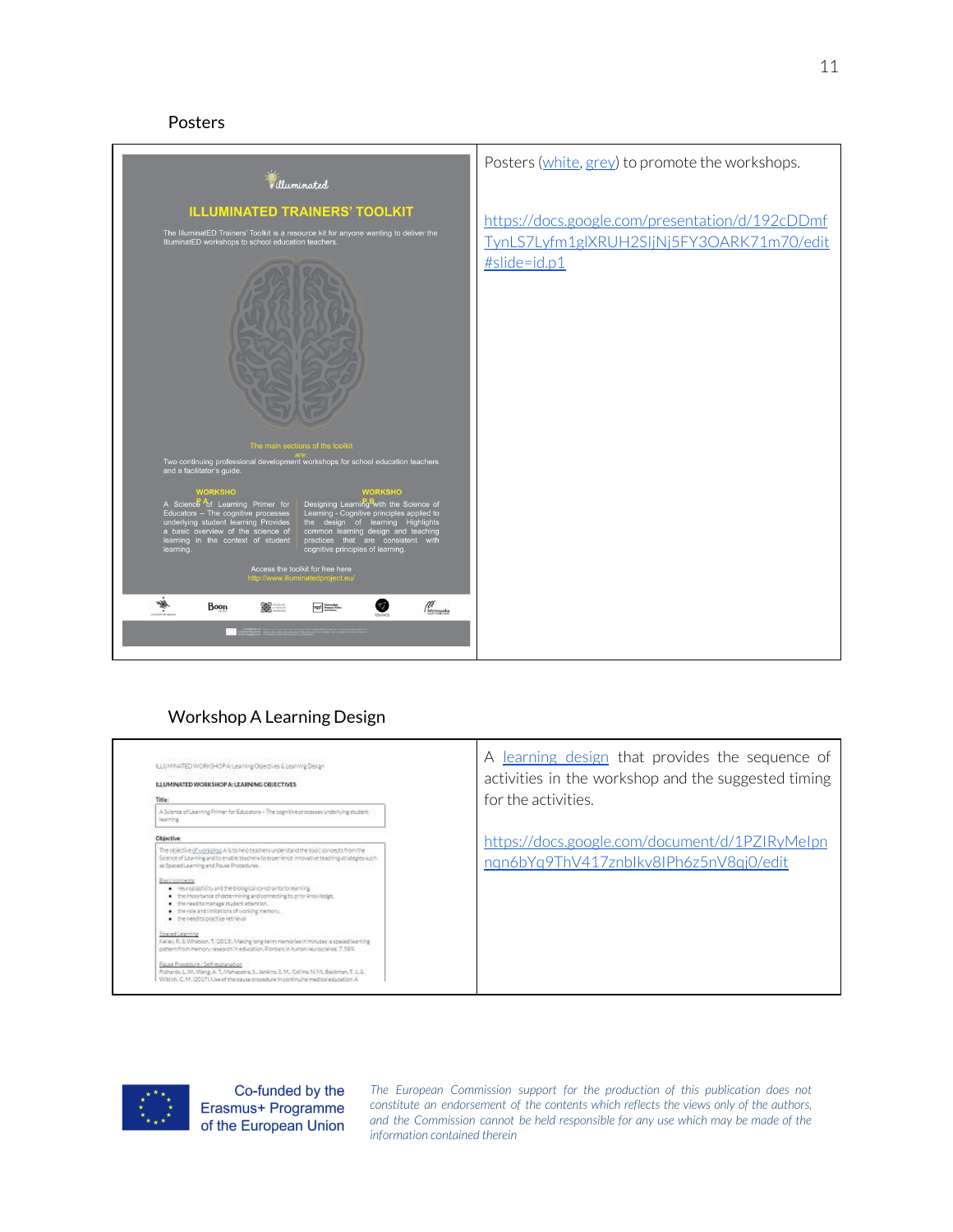#### Workshop A Slides

<span id="page-12-0"></span>

## Workshop A Script

<span id="page-12-1"></span>

| ILLUM/NATED WORKSHOP A: Sprigt                                                                                                                                                                                                                                                                                                                                                                                                                                                                                                                                                                                                                                                                                                                                              | An example script, with step by step instructional<br>guidance to help you deliver the workshop and make |
|-----------------------------------------------------------------------------------------------------------------------------------------------------------------------------------------------------------------------------------------------------------------------------------------------------------------------------------------------------------------------------------------------------------------------------------------------------------------------------------------------------------------------------------------------------------------------------------------------------------------------------------------------------------------------------------------------------------------------------------------------------------------------------|----------------------------------------------------------------------------------------------------------|
| LLUMINATED WORKSHOP A: SCRIPT                                                                                                                                                                                                                                                                                                                                                                                                                                                                                                                                                                                                                                                                                                                                               |                                                                                                          |
| Welcome, Part 1 & Part 2                                                                                                                                                                                                                                                                                                                                                                                                                                                                                                                                                                                                                                                                                                                                                    | the best of your presentation.                                                                           |
| Slides Context                                                                                                                                                                                                                                                                                                                                                                                                                                                                                                                                                                                                                                                                                                                                                              |                                                                                                          |
| [1] A: placeholder<br>[2] Research Group<br>. The TIDE research group is an educational technologies research group.<br>. A nightine of research of ours is learning design - using technologicand<br>methodologies to support teachers in creating effective learning experiences for<br>students.<br>o Supporting the decision making of teachers. E.g. What content to use and how<br>to use it - in the form of documented lesson plans, activities, strategies.<br>= Supporting the creation of a professional impuledgebase for educators -<br>helping teachers document their work. Renate and improve, share and<br>collaborate. Teaching is still very much an individual pursuit, the ultimate goal is<br>to make it more of a pollaborative/collective endeavor. | https://docs.google.com/document/d/18EmT5EwV<br>mrekOSEBIa5WPV8e8QuP4U48wDVnt-vC-Ic/edit                 |
| [3] Global Task<br>. So aligned with the learning design objective, one of the goals for today's workshop is                                                                                                                                                                                                                                                                                                                                                                                                                                                                                                                                                                                                                                                                |                                                                                                          |
| to generate a learning design checklist from the workshop material.<br>to refer to when trying to identify student struggles.<br>to refer to when planning lessons or courses (or intoroving existing ones)<br>Or another reason<br>We will work on the checklist individually throughout the workshop and then<br>pollaboratively at the and.                                                                                                                                                                                                                                                                                                                                                                                                                              |                                                                                                          |

## Workshop A Worksheets

<span id="page-12-2"></span>

| WITED WIDRICS-IDP A WOR |                      | Printable worksheets for participants.                                                                                                                                                                                               |
|-------------------------|----------------------|--------------------------------------------------------------------------------------------------------------------------------------------------------------------------------------------------------------------------------------|
| heddistribes            | <b>Justification</b> | The worksheets include a guided explanation on how<br>to conduct spaced learning activities and selected<br>references for the workshop.<br>https://docs.google.com/document/d/1WYGbbZXsP<br>LFGisf5KnLfaol0x4q4Y-XrkL4Fq9un3M8/edit |
|                         |                      |                                                                                                                                                                                                                                      |



Co-funded by the Erasmus+ Programme of the European Union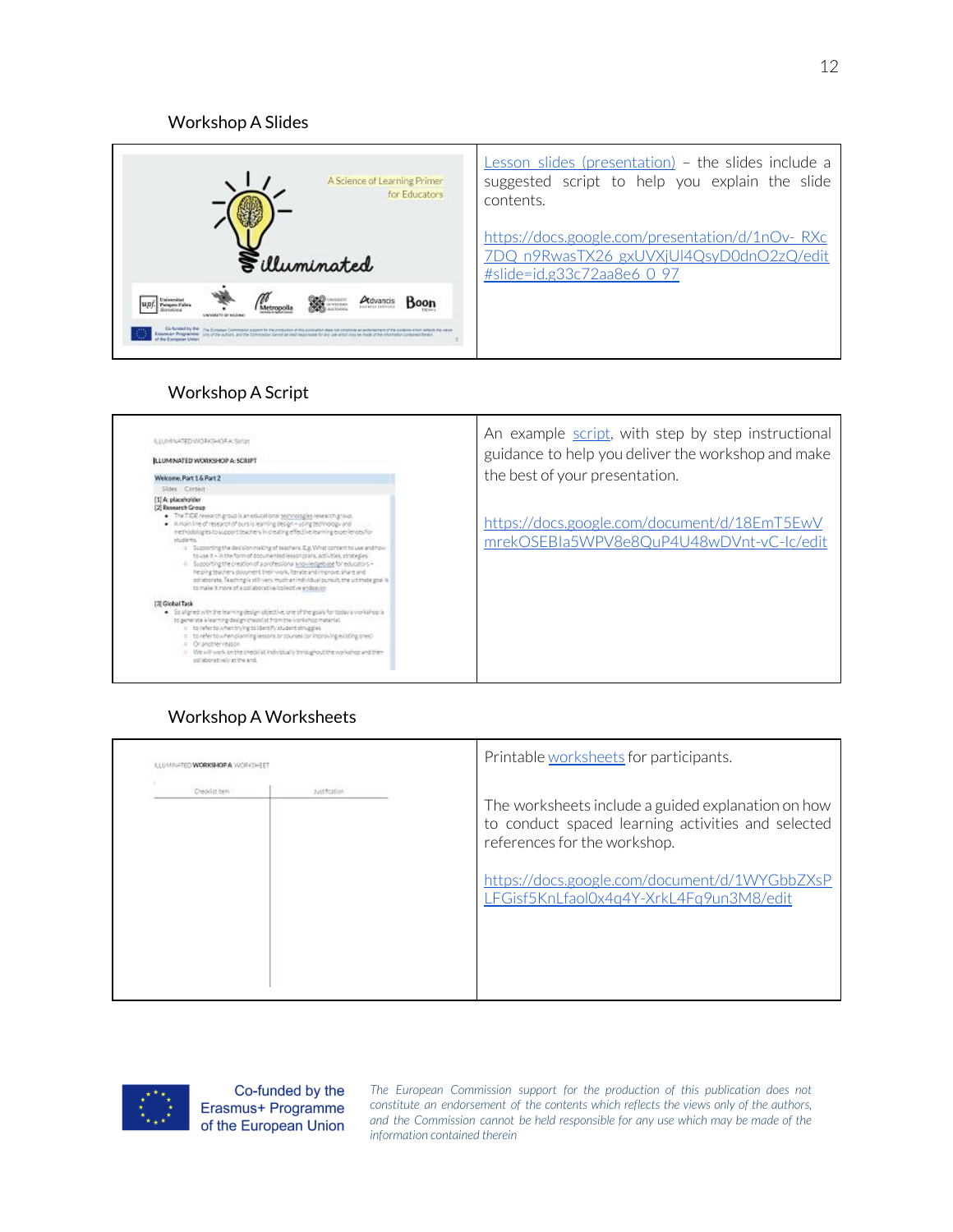#### Workshop A Group Activity 1

<span id="page-13-0"></span>

## Workshop A Group Activity 2

<span id="page-13-1"></span>

## Spaced Learning Activity

<span id="page-13-2"></span>

| accountant      | real estate agent | optician       | firefighter     | courier      | builder       | A list of words (occupations, items and actions) to be |
|-----------------|-------------------|----------------|-----------------|--------------|---------------|--------------------------------------------------------|
| actor / actress | scientist         | painter        | garbage man     | dentist      | butcher       | used in the spaced learning activity                   |
| ambassador      | spy               | pharmacist     | gardener        | detective    | carpenter     |                                                        |
| architect       | surgeon           | photographer   | hairdresser     | DJ.          | chef          | It is best if these words are translated to match the  |
| astronomer      | taxi driver       | pilot          | interpreter     | doctor       | composer      | language of the workshop you are delivering.           |
| astronaut       | travel agent      | plumber        | journalist      | doorman      | paramedic     |                                                        |
| author          | teacher           | police officer | judge           | dry cleaner  | barber        | https://docs.google.com/spreadsheets/d/1sysHAEQ        |
| babysitter      | veterinarian      | politician     | <b>Ifequard</b> | electrician  | mathematician | WggKQE5vDB84ft6ypYh5BV9uzJ4Mzw -nqSU/ed                |
| baker           | waiter / waitress | principal      | mechanic        | exterminator | bus driver    | it#gid=0                                               |



Co-funded by the Erasmus+ Programme of the European Union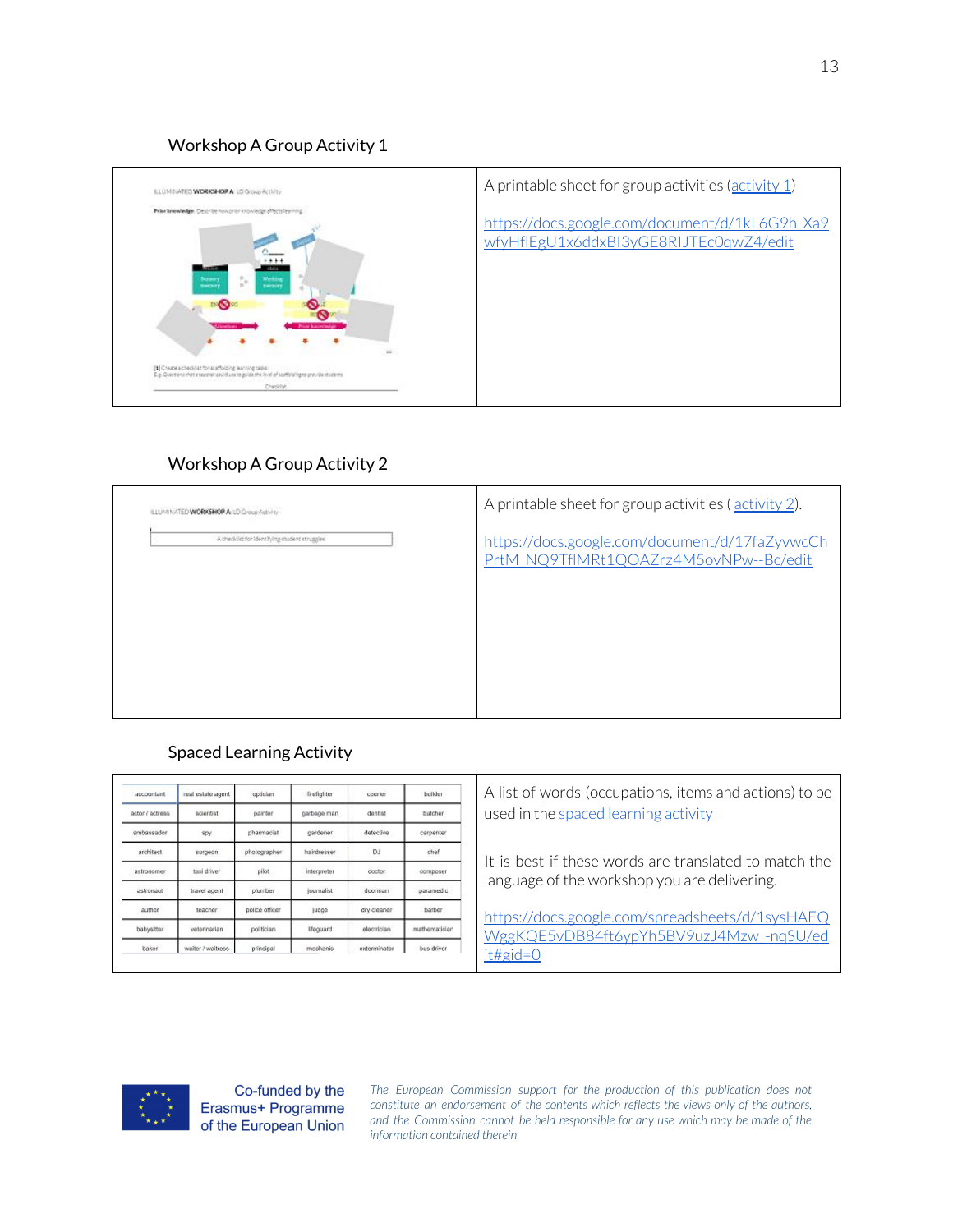#### IlluminatED Workshop References

<span id="page-14-0"></span>

| ELEMENTED WORKSHOP REFERENCES                                                                                                                                                                       | A list of references upon which the IlluminatED<br>workshop is based upon. |
|-----------------------------------------------------------------------------------------------------------------------------------------------------------------------------------------------------|----------------------------------------------------------------------------|
| <b>REFERENCES</b>                                                                                                                                                                                   |                                                                            |
| Writeria, J.W.; Parinaina, C. S.; Norman, K. A., S. Wimbar, M. (2017). Ratnieval at altest route to mamon<br>consolidation. Transla in cognitive spiences, 21(\$1,573.67).                          |                                                                            |
| Attwell, D. & Glob. A. (2005). Neuroenerget its and the kinetic design of excitatory synapses. Neture<br>Sauleva Neurosciente, 4031), SA1                                                           | https://docs.google.com/document/d/1THZZ2I66Z                              |
| Baddeley, A. (2012). Working memory: theories, models, and controllers in. Annual review of psychology,<br>62.1-29.                                                                                 | DpGs2EPWI-NcMH35wvb4HY4yiitEjwdGZ0/edit                                    |
| Bannok, H. R. (1979). Maintenance of knowledge. Questions about memory we forgot to ask, Journal of<br>Superimental Psychology: General, 109/31/296.                                                |                                                                            |
| Belley, P. & Prancisc, K. (2014). Memory at Work in the Classroom: Boybaples to Help Underschiefring:<br>Students: Strategies to well Underschlesing Students, ASCD.                                |                                                                            |
| Baumeisten R. P., & Voha, K. D. (2007). Seit-Regulation, epoideplation, and motivation. Social and.<br>personality psychology compass, SCO, 115-129.                                                |                                                                            |
| Bälanger: M., Allaman, L. & Magistrats, P. J. (2001). Brain energy metabolism: focus on astrocyte meuron<br>metabolic copperation. Cell metabolism. 1402. 724-738.                                  |                                                                            |
| Block, R. A. (1988). Retrieval practice and the meintenance of knowledge. Practical aspects of memory:<br>Current research and issues, 5, 396-403.                                                  |                                                                            |
| Sheton, J. & Robertson, S. M. (2013). Memory Propersing: The critical role of neuronal replay dyring sleep<br>Current Bloibey, 23(18), RS36-RS39.                                                   |                                                                            |
| Brott G. Warkle-Bergner, M. & String, Y. L. (2003). The influence of prior knowledge on memory: a<br>developmental cognitive neuroscience perspective. Promises in behavioral neuroscience, 7, 239. |                                                                            |

## Venue Information

<span id="page-14-1"></span>

| ILLUMINATED WORKSHOP: Room Setup, Equipment & Meterials<br>A Science of Lasming Printer for Educators<br>Tide:<br>The combine processes underlying student learning                    |                                                                      | Information for venues on how to setup the rooms<br>for the workshops |  |  |  |
|----------------------------------------------------------------------------------------------------------------------------------------------------------------------------------------|----------------------------------------------------------------------|-----------------------------------------------------------------------|--|--|--|
| Instructor(s):                                                                                                                                                                         |                                                                      | Equipment & Materials - describing room                               |  |  |  |
| Contact info:                                                                                                                                                                          |                                                                      | setup, necessary equipment & materials,                               |  |  |  |
| Date:<br># of Participants:                                                                                                                                                            |                                                                      |                                                                       |  |  |  |
| Time:                                                                                                                                                                                  | Duration:                                                            | Timing and general requirements for                                   |  |  |  |
| Room Setup: table and seating arrangements<br>D. Collaborative workspaces: tables and chairs.<br>2 Equal sized groups 3-6 per group<br>La Space for moving between tables<br>Equipment |                                                                      | participants.                                                         |  |  |  |
|                                                                                                                                                                                        | [2] Projector - All participants can see projection simultaneously   | https://docs.google.com/document/d/1ISCmI7gzeY                        |  |  |  |
| Materials<br>La 5 blank sheets of paper per participant.<br>Q Pero and/or percits<br>"Individual devices (e.g. computers) are not required                                             |                                                                      | 5JR63TTaAEG95QXsI77j441jAwgd8Rwds/edit                                |  |  |  |
| Timing                                                                                                                                                                                 | > 2 hours but maintaire up to 2.5 hours if participants arrive late. |                                                                       |  |  |  |



Co-funded by the Erasmus+ Programme of the European Union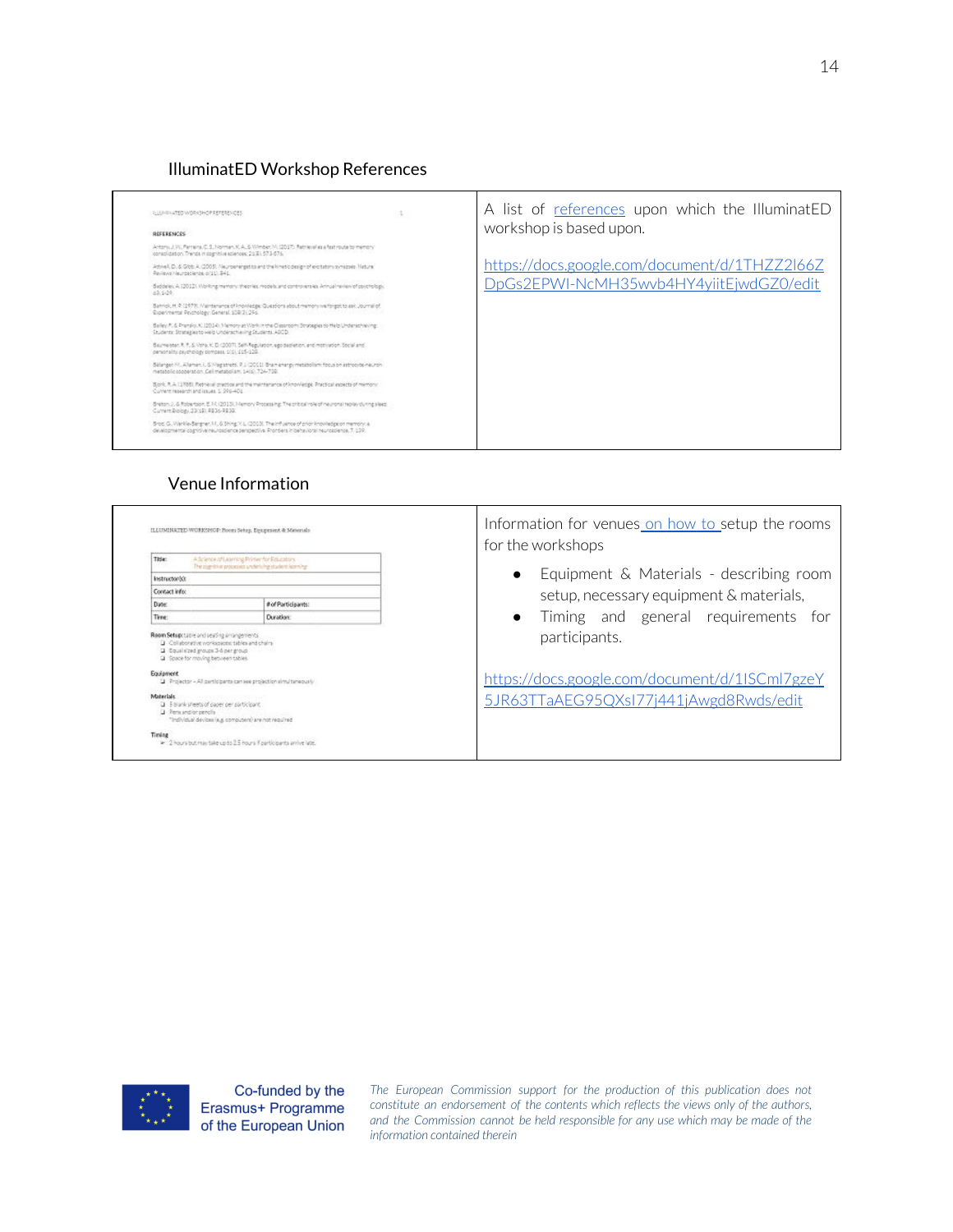#### Pre-survey

<span id="page-15-0"></span>

#### Post-survey

<span id="page-15-1"></span>

| RESPONSES<br>QUESTIONS<br>Section 1 of 3                                                                                                                                                                                                                                                                                                                                                                                                                                                                                                                                                                                                                                                                                                                                                                                                                                                                                                                                                                                                                                   | Post-knowledge<br>after<br>conduct<br>measure<br>to<br>conducting the Workshop.                                                                                                                                                                       |
|----------------------------------------------------------------------------------------------------------------------------------------------------------------------------------------------------------------------------------------------------------------------------------------------------------------------------------------------------------------------------------------------------------------------------------------------------------------------------------------------------------------------------------------------------------------------------------------------------------------------------------------------------------------------------------------------------------------------------------------------------------------------------------------------------------------------------------------------------------------------------------------------------------------------------------------------------------------------------------------------------------------------------------------------------------------------------|-------------------------------------------------------------------------------------------------------------------------------------------------------------------------------------------------------------------------------------------------------|
| Illuminated Workshop A - Post-Questionnaire<br>This questionnaire may falux around 10 minutes to complete.<br>Any personal data provided will be included in the personal data file "Projectes de teoreca, desenvolupament i innovació",<br>avered by the Pompeu Fabra University with the parpose of camming out objeties, works or research projects, as well as les<br>promotion and the management of the resulting products. These data can only be transferred, with the prior consent of<br>the interested party; to entities that collaborate in the development of the seasonth activity; to dispensivate research in the<br>media and the internet, and in those cases in which it is necessary for the futhment of the legally established obligations.<br>At any time you can exercise the rights of access, rectification, carcellation and opposition by written communication.<br>accompanied by a photocopy of the DNI or equivalent pocurrent addressed to: Gerent Universitat Pompes Fabra. Pi. de la<br>Mercé, 10-12, GROD2 Rascelona.<br>Email address | This helps to identify<br>learning gains<br>and<br>misconceptions that are still held - this provides<br>formative feedback on the delivery of the workshop.<br>https://docs.google.com/forms/d/1XiEghUztsfUgYLI<br>42KMGhZUCthaisR1VRoKE7 7O1BQ/edit |

#### Attendance Sheet

<span id="page-15-2"></span>

| <b>Project Illuminated Workshop</b> | Date:     | An easy to edit attendance sheet, to help you keep<br>track of participants and organise your workshop.         |
|-------------------------------------|-----------|-----------------------------------------------------------------------------------------------------------------|
| Full Name                           | Signature | https://docs.google.com/spreadsheets/d/1MJ9FhQJ<br>IZQwJwV5huHuLOIalF0FEgNeo0eBlkyoidfM/edit#<br>$\text{gid}=0$ |
|                                     |           |                                                                                                                 |



Co-funded by the Erasmus+ Programme of the European Union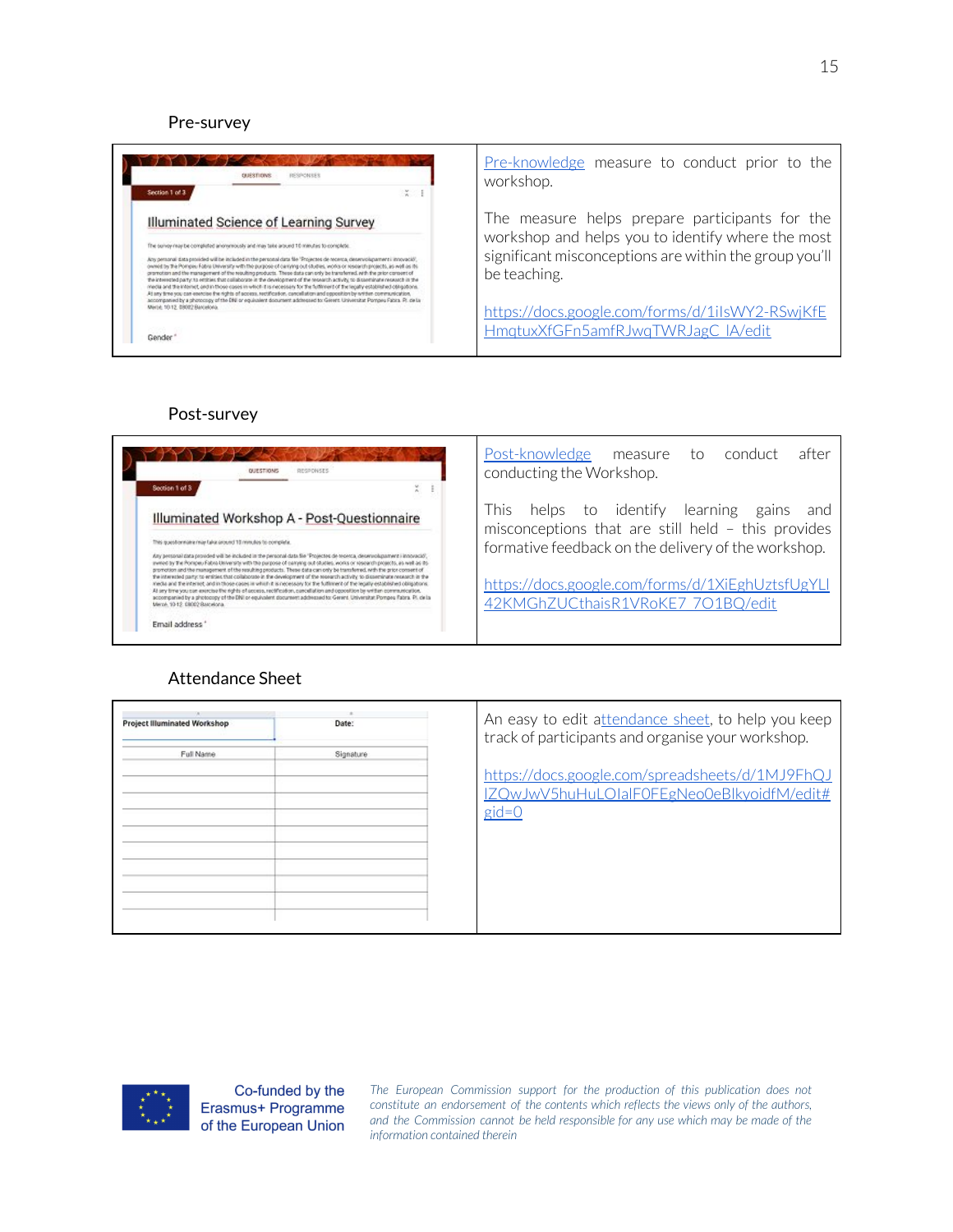Certificate of Completion

<span id="page-16-0"></span>



Co-funded by the Erasmus+ Programme of the European Union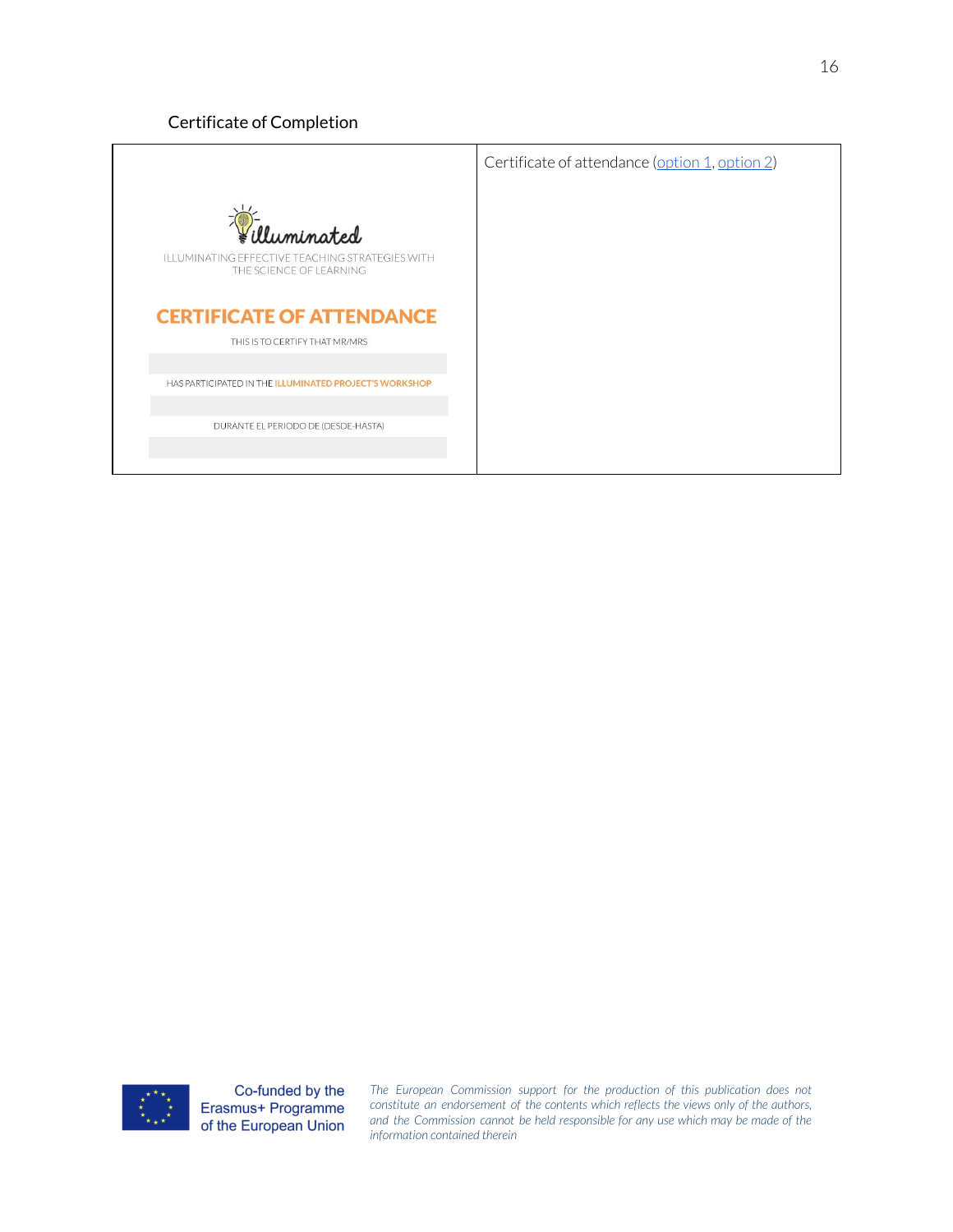#### Workshop B

<span id="page-17-0"></span>

| Title       | Designing Learning with the Science of Learning: Applying cognitive principles to the design of<br>learning.                                                                                                                                                                               |
|-------------|--------------------------------------------------------------------------------------------------------------------------------------------------------------------------------------------------------------------------------------------------------------------------------------------|
| Description | The objective of workshop B is to help teachers identify common learning design and<br>teaching practices that are consistent with cognitive theories of learning; and to allow<br>teachers to experience innovative teaching practices such as peer instruction and<br>self-explanations. |

## Workshop B Learning Design

<span id="page-17-1"></span>

| ILLUMINATED WORKSHOP B: Learning Otáectives & Learning Design<br>ILLUMINATED WORKSHOP B: LEARNING OBJECTIVES<br>Title:<br>Designing Learning with the Science of Learning<br>Applying capitble principles to the plasjer of learning                                                                                                                                                                                                                                                                                                                                                                                                                                                                       | A learning design that provides the sequence of<br>activities in the workshop and the suggested timing<br>for the activities. |
|------------------------------------------------------------------------------------------------------------------------------------------------------------------------------------------------------------------------------------------------------------------------------------------------------------------------------------------------------------------------------------------------------------------------------------------------------------------------------------------------------------------------------------------------------------------------------------------------------------------------------------------------------------------------------------------------------------|-------------------------------------------------------------------------------------------------------------------------------|
| Objective:<br>The objective at workshop B is to nela teachers loentify common learning design and teaching practices<br>that are consistent with cognitive theories of learning, and to allow teachers to soperience innovative<br>beaching practices such as peer instruction and set-excitenations.<br>Rande convened a<br>Active formersing<br>Distributed practice vs. massed practice-<br>Encocing vs. retrieval activities<br>Introduction to short-term fallacies<br>introduction to cognitive load track-                                                                                                                                                                                          | Workshop B: Designing Learning with the Science of<br>Learning: Applying cognitive principles to the design<br>of learning.   |
| Reen Instruction<br>- PACK Z (1997), Perchanophobanisch voll, Opper Sabde Ruer, für Prentise voll,<br>- Crassi, C.H., & Midur, E. (2001). Reerinstruction. Not year of experience and results American pursuitar<br>silving ARR, 470-477<br>Bohall, J. S. Butler, J. C. (2018) Insigned from the Science of Learning: Understanding Why Read Instruction<br>is Effective Can Intern Inglamentation: In Providers in Education Wol. 3. p. 33). Prontiers<br>Distributed Dranking, Rathlevel Dranking<br>- Pamier H. Bain R.M. Bodgs. B. A. Greener, A. Kosonger, K. PoDariel, M. & Metoms, J. (2007).<br>Organizing instruction and Study to improve Student Learning, ISS Practice Guide, INCER 2007-2004. | https://docs.google.com/document/d/1Q7X0zCY4t<br>V8HGh5WMuZF18rRkyhZFs9Xa43yHaePVYI/edit                                      |

## Workshop B Slides

<span id="page-17-2"></span>



Co-funded by the Erasmus+ Programme of the European Union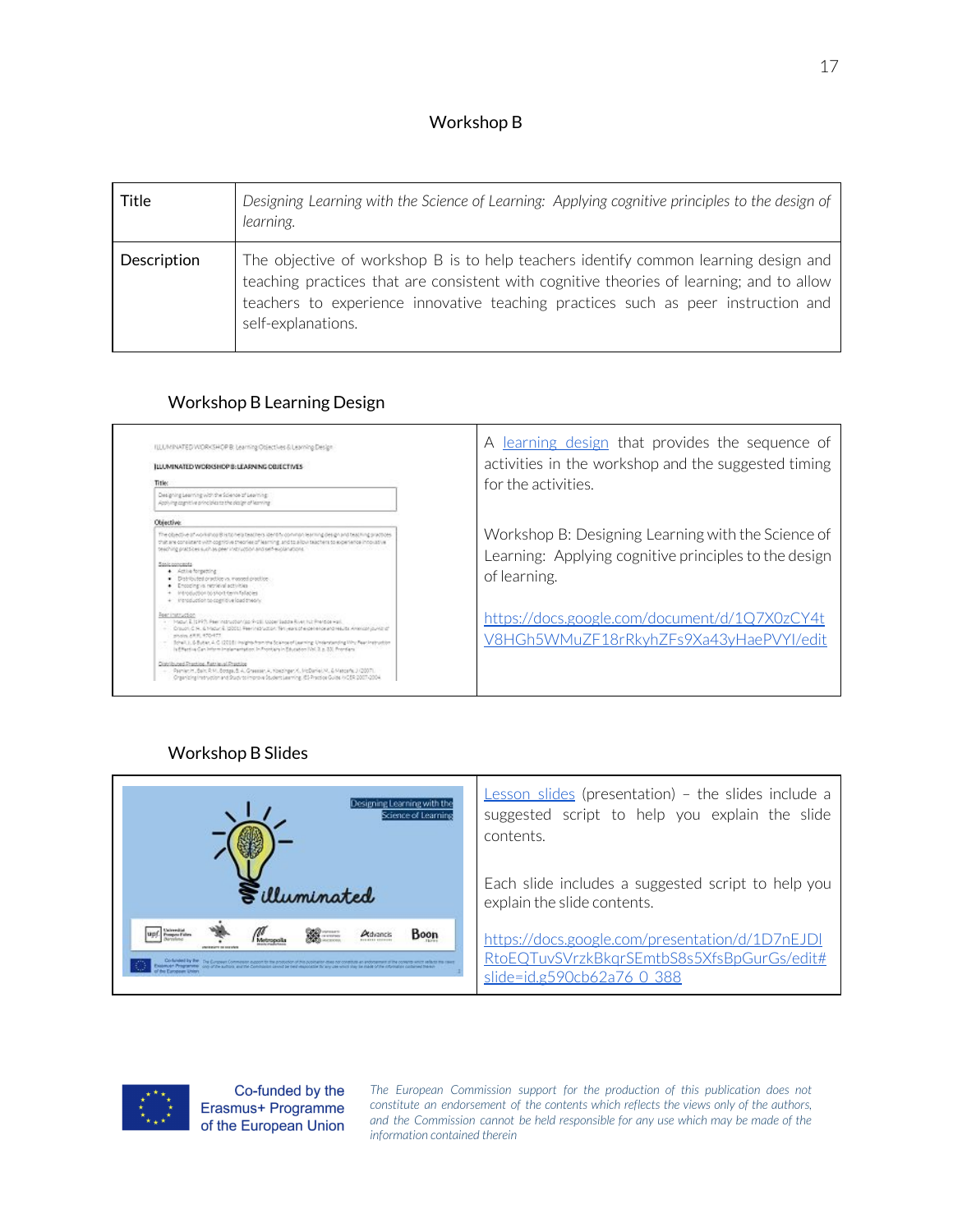## Workshop B Script

<span id="page-18-0"></span>

| 전화에 가지 않아 어린 사이에<br>ELLIMINATED WORKSHOP B: Script<br>ILLUMINATED WORKSHOP A: SCRIPT<br>Part 1<br>Sides Velcome & Review                                                                                                                                                                                                                                                                                                                                                                                                                                                                                                                                                                                                                | An example script, with step by step instructional<br>guidance to help you deliver the workshop and make<br>the best of your presentation. |
|-----------------------------------------------------------------------------------------------------------------------------------------------------------------------------------------------------------------------------------------------------------------------------------------------------------------------------------------------------------------------------------------------------------------------------------------------------------------------------------------------------------------------------------------------------------------------------------------------------------------------------------------------------------------------------------------------------------------------------------------|--------------------------------------------------------------------------------------------------------------------------------------------|
| [1] A: placeholder<br>[2] Title Slide<br>. Today's variation is 'Designing Learning with the Science of Learning'.<br>· Designing learning involves niaking dedilions such as:<br>o What content to include in a course<br>o When to schedule such content across lessons and within lessons.<br>o What type of learning activities to use<br>The goal of today's workshop is to introduce strategies to support such depisions -<br>strategies that are consistent with the science of how students learn; and strategies<br>that are supported by empirical evidence (E.g. by published research studies).                                                                                                                            | https://docs.google.com/document/d/12pQ47GtW<br>MBDrNya2ZMejTY-PIC6g8038QDy883U4H7Y/ed<br><u>it</u>                                        |
| [3] Quote: Learning is a process.<br>. The key concept to remind ourselves is that "Learning is not an event but rather a<br>process that unfolds over time." This relates to durable learning.<br>. This message is important not just for us as educators but also to convey to students -<br>as students often get the impression that learning is an event.<br>. Con you think of why students may hald the misconaption that learning is an event rather<br>than a process that unfolds over time."<br>6 Mondows often measure student learning?<br>Do we use single measures (e.g. a unit test) or recurring measures (e.g.<br>with a chance to continually take and improve on test results!?<br>ii Hou do ne schedule learning? |                                                                                                                                            |

## Workshop B Worksheets

<span id="page-18-1"></span>

| ILLUM NATED WORKSHOP R WORKSHEET<br><b>Beherhaling Learning:</b><br>potensing unaming vs. resume alarm which approach de vou more commonly usef why?                                                                                                                                                                                                                                                                                                                                                                 | Printable worksheets for participants for Workshop<br>B                                  |
|----------------------------------------------------------------------------------------------------------------------------------------------------------------------------------------------------------------------------------------------------------------------------------------------------------------------------------------------------------------------------------------------------------------------------------------------------------------------------------------------------------------------|------------------------------------------------------------------------------------------|
| Massed Fasch the material in massed bloods. For<br>Blackweed Screenity Georging of material screen<br>assingle, in the pains years, month or thinsepts. Then<br>vesels, months, and thirvesters. This involves covering<br>Inc. is an to autosepuent books.<br>mera than one topic still direct<br>[A]A]A][B]6[8][G[G]G]<br>$A = 0$ $C = 1$ $A = 0$ $A = 0$                                                                                                                                                          | Includes key references for Workshop B.<br>https://docs.google.com/document/d/12EsOQhNfa |
| [W2] Biolain which someduling approach empirical studies have found to be more effective<br>flowbow 92 minutes to beck a unit on humors bibliogy A formative stati will be given a couple hours after the unit.<br>Assignment completed. Select the pattern that is Hely to lead to better results on acupain plugs labe in the same day.<br>Mayand Taxis the material for 10 minutes on the day of 1 Deadbared Teach the material for 30 minutes also the<br>three successive days heat learning day).<br>tru tast. | OpWQSQTb3dVDo4Yl8h9nAHclYGGoDzVJNc/edit                                                  |



Co-funded by the Erasmus+ Programme<br>of the European Union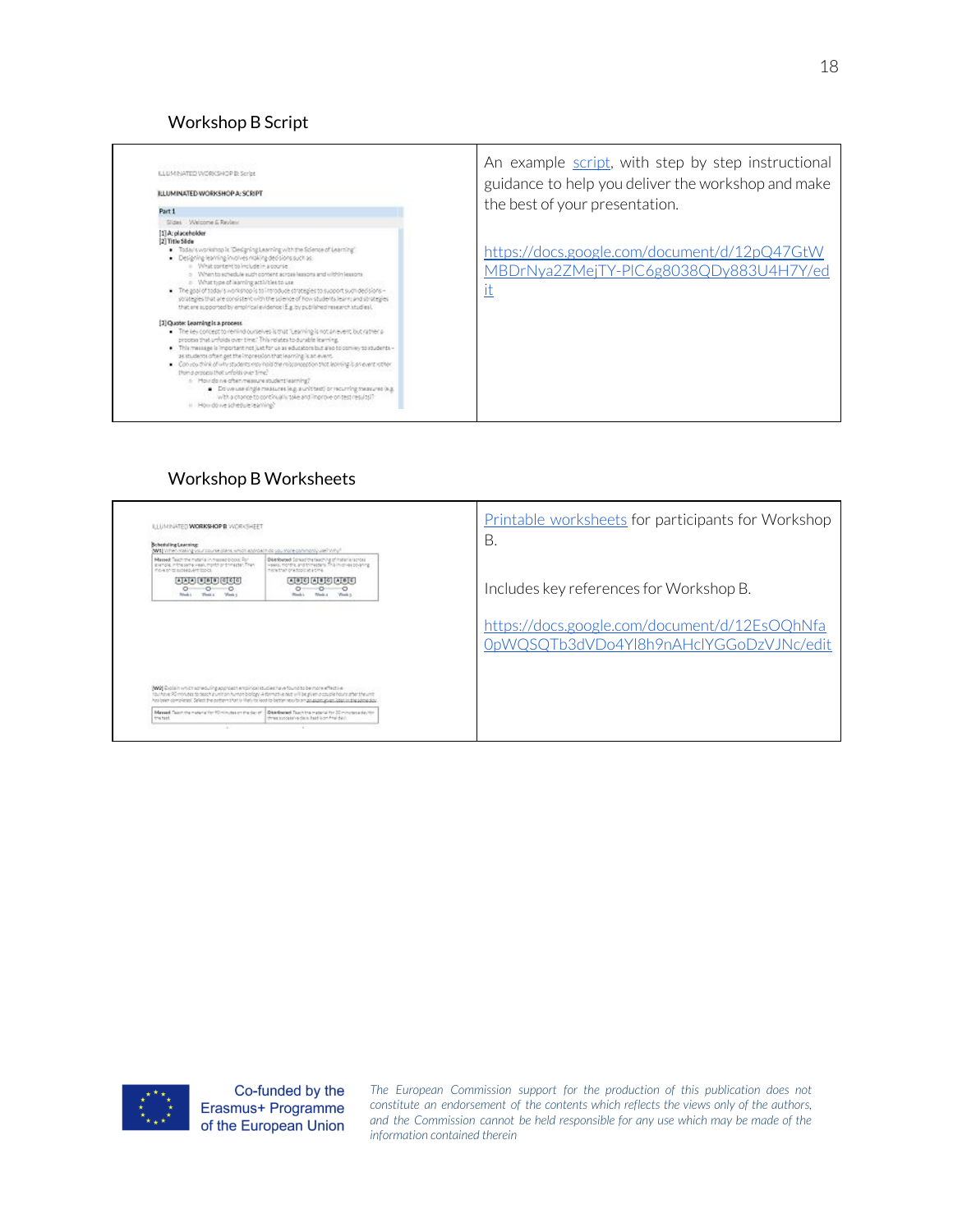## Workshop B Group Activity Sheet

<span id="page-19-0"></span>

| ELEMINATED WORKSHOP & GROUP ACTIVITY SHEET                        |               | Printable group activity sheets for Workshop B.                                          |
|-------------------------------------------------------------------|---------------|------------------------------------------------------------------------------------------|
| [1] 1+1+1activity sheet<br>Learning cojective (durable learning). |               | https://docs.google.com/document/d/1E9A5TCXT9<br>-gXM3sajg5pC5M7oPCQQir0y8lqcbZTwlg/edit |
| <b>S</b> day later<br><b>Sweek later</b>                          | t month later |                                                                                          |
|                                                                   |               |                                                                                          |
|                                                                   |               |                                                                                          |
|                                                                   |               |                                                                                          |

## Attendance Sheet

<span id="page-19-1"></span>

| <b>Project Illuminated Workshop</b> | Date:     | An easy to edit attendance sheet, to help you keep<br>track of participants and organise your workshop. |
|-------------------------------------|-----------|---------------------------------------------------------------------------------------------------------|
| Full Name                           | Signature |                                                                                                         |
|                                     |           | https://docs.google.com/spreadsheets/d/1MJ9FhQJ                                                         |
|                                     |           | IZQwJwV5huHuLOIalF0FEgNeo0eBlkyoidfM/edit#                                                              |
|                                     |           | $\text{gid}=0$                                                                                          |
|                                     |           |                                                                                                         |
|                                     |           |                                                                                                         |
|                                     |           |                                                                                                         |
|                                     |           |                                                                                                         |
|                                     |           |                                                                                                         |
|                                     |           |                                                                                                         |
|                                     |           |                                                                                                         |

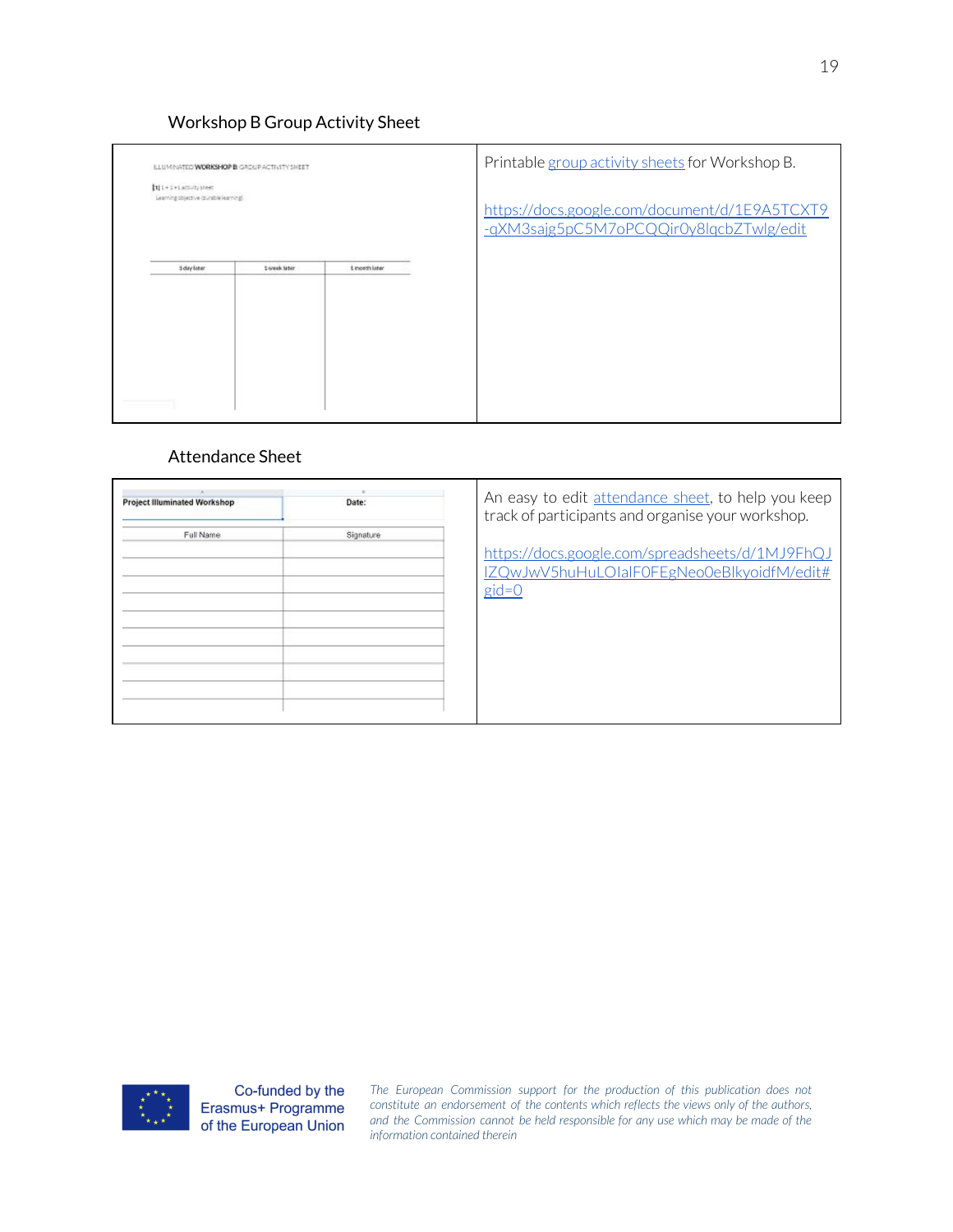Certificate of Completion

<span id="page-20-0"></span>



Co-funded by the Erasmus+ Programme of the European Union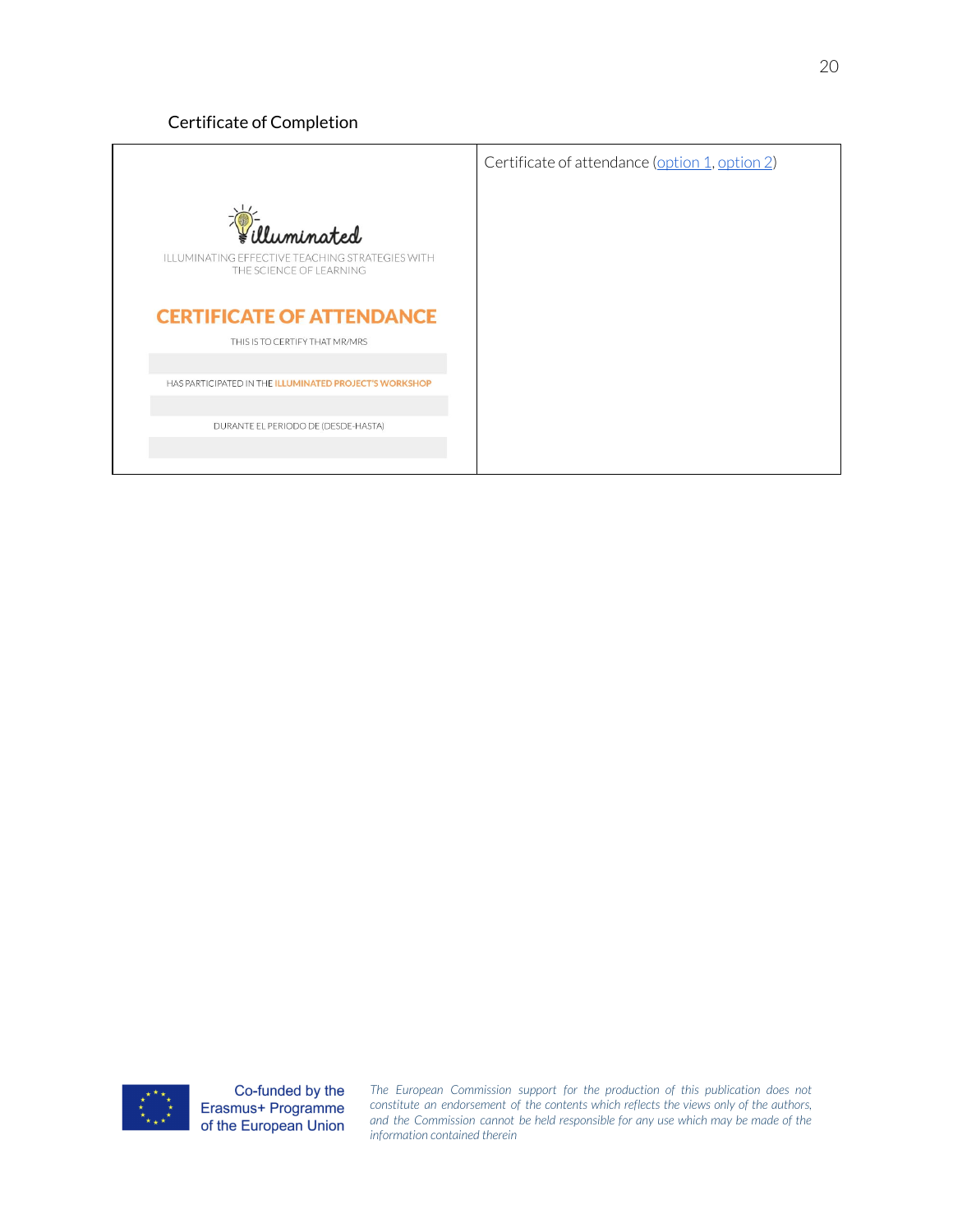<span id="page-21-1"></span><span id="page-21-0"></span>

| Workshop C                                                                                                                                                                                                                                                                                                                                 | Workshop D                                                                                                                                                                                                                                                                                                                                                                     |
|--------------------------------------------------------------------------------------------------------------------------------------------------------------------------------------------------------------------------------------------------------------------------------------------------------------------------------------------|--------------------------------------------------------------------------------------------------------------------------------------------------------------------------------------------------------------------------------------------------------------------------------------------------------------------------------------------------------------------------------|
| Teaching with the Science of Learning                                                                                                                                                                                                                                                                                                      | An Introduction to the Science of Learning for<br><b>Students</b>                                                                                                                                                                                                                                                                                                              |
| Workshop C combines concepts from Workshop A<br>and $B$ - and is recommended if there is only time to<br>hold one workshop for teachers. The objective of<br>Workshop C is to introduce basic cognitive principles<br>of learning and provide evidence-based teaching<br>practices that align with the introduced cognitive<br>principles. | The Illuminated Workshop for Students introduces<br>cognitive<br>principles of<br>basic<br>learning<br>and<br>evidence-based learning practices/strategies that<br>align with the introduced cognitive principles. The<br>goal of the workshop is to make students aware of<br>efficient learning strategies and to pique their<br>interest into learning more about learning. |
| A learning design that provides the                                                                                                                                                                                                                                                                                                        | A learning design that provides the                                                                                                                                                                                                                                                                                                                                            |
| sequence of activities in the workshop and                                                                                                                                                                                                                                                                                                 | sequence of activities in the workshop and                                                                                                                                                                                                                                                                                                                                     |
| the suggested timing for the activities.                                                                                                                                                                                                                                                                                                   | the suggested timing for the activities.                                                                                                                                                                                                                                                                                                                                       |
| Lesson slides (presentation) - the slides                                                                                                                                                                                                                                                                                                  | Lesson slides (presentation) - the slides                                                                                                                                                                                                                                                                                                                                      |
| include a suggested script to help you                                                                                                                                                                                                                                                                                                     | include a suggested script to help you                                                                                                                                                                                                                                                                                                                                         |
| explain the slide contents.                                                                                                                                                                                                                                                                                                                | explain the slide contents.                                                                                                                                                                                                                                                                                                                                                    |
| A list of words (occupations, items and                                                                                                                                                                                                                                                                                                    | A list of words (occupations, items and                                                                                                                                                                                                                                                                                                                                        |
| actions) to be used in the spaced learning                                                                                                                                                                                                                                                                                                 | actions) to be used in the spaced learning                                                                                                                                                                                                                                                                                                                                     |
| activity                                                                                                                                                                                                                                                                                                                                   | activity                                                                                                                                                                                                                                                                                                                                                                       |
| Pre-knowledge measure to conduct prior to                                                                                                                                                                                                                                                                                                  | Pre-knowledge measure to conduct prior to                                                                                                                                                                                                                                                                                                                                      |
| the workshop.                                                                                                                                                                                                                                                                                                                              | the workshop.                                                                                                                                                                                                                                                                                                                                                                  |
| Post-knowledge measure to conduct a day                                                                                                                                                                                                                                                                                                    | Post-knowledge measure to conduct a day                                                                                                                                                                                                                                                                                                                                        |
| or more after the workshop.                                                                                                                                                                                                                                                                                                                | or more after the workshop.                                                                                                                                                                                                                                                                                                                                                    |
| Online reflection tasks to be completed in<br>the workshop (task 1, task 2)                                                                                                                                                                                                                                                                | Online reflection tasks to be completed in<br>$\bullet$<br>the workshop (task1, task 2)                                                                                                                                                                                                                                                                                        |
| Review of concepts survey to be completed                                                                                                                                                                                                                                                                                                  | Review of concepts survey to be completed                                                                                                                                                                                                                                                                                                                                      |
| during the workshop                                                                                                                                                                                                                                                                                                                        | during the workshop                                                                                                                                                                                                                                                                                                                                                            |
| Lesson feedback survey                                                                                                                                                                                                                                                                                                                     | Lesson feedback survey                                                                                                                                                                                                                                                                                                                                                         |
| *Remember to make a copy of the files you plan to use                                                                                                                                                                                                                                                                                      | *Remember to make a copy of the files you plan to use                                                                                                                                                                                                                                                                                                                          |



Co-funded by the<br>Erasmus+ Programme<br>of the European Union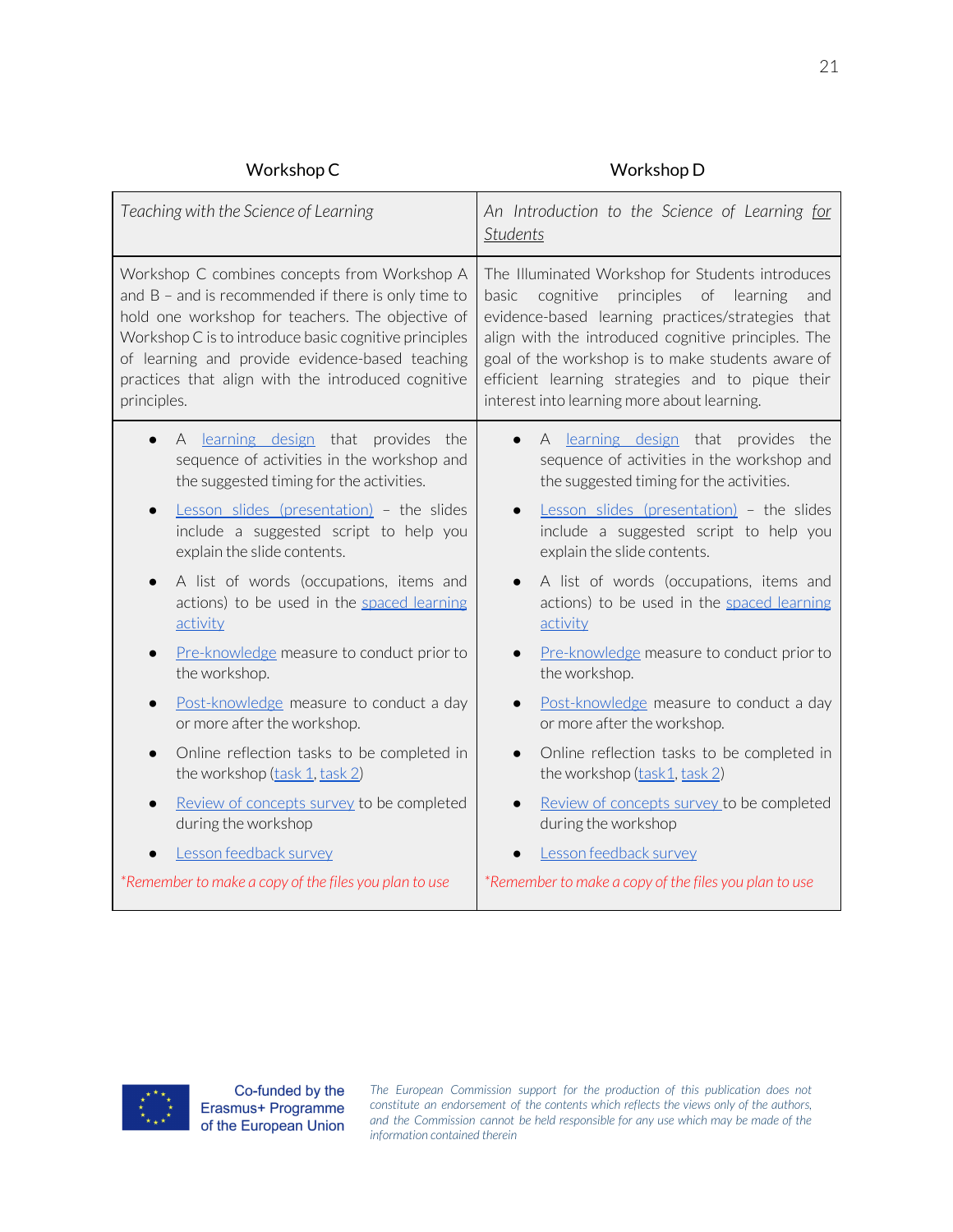# #4 SOME THINGS WORTH KNOWING

# <span id="page-22-1"></span><span id="page-22-0"></span>ABOUT THE CONTENT

Note that our understanding of how learning happens in the brain is still incomplete and is complex to understand. The field of the science of learning is a dynamic field that is advancing quickly as new technologies are developed. Yet, significant progress has been made and this progress has motivated the IlluminatED project.

The IlluminatED workshops have been created by a transdisciplinary team that are passionate about education. The team includes experts in neuroscience, pedagogy, and educational technology.

The IlluminatED team:

- Universitat Pompeu Fabra
- University of Helsinki
- Metropolia University of Applied Sciences
- University of Western Macedonia
- Advancis Business Services Lda.
- Boon Lda.

# <span id="page-22-2"></span>REFINING THE CONTENT

The workshops and materials provided should be used as guides. We understand that each facilitator may need to make adjustments to match their method of teaching and the context of their audience. Over the course of the Illuminated Project we ran many pilots of the workshop and updated the material based on participant and facilitator feedback:

- Run over 26 workshops
- Delivered workshops in Finland, Spain, Portugal, Greece, and Egypt

If you find errors in the materials or have suggestions on how the workshops can be improved, we'd love to hear from you (please contact: a.barroca@advancis.pt.



Co-funded by the Erasmus+ Programme of the European Union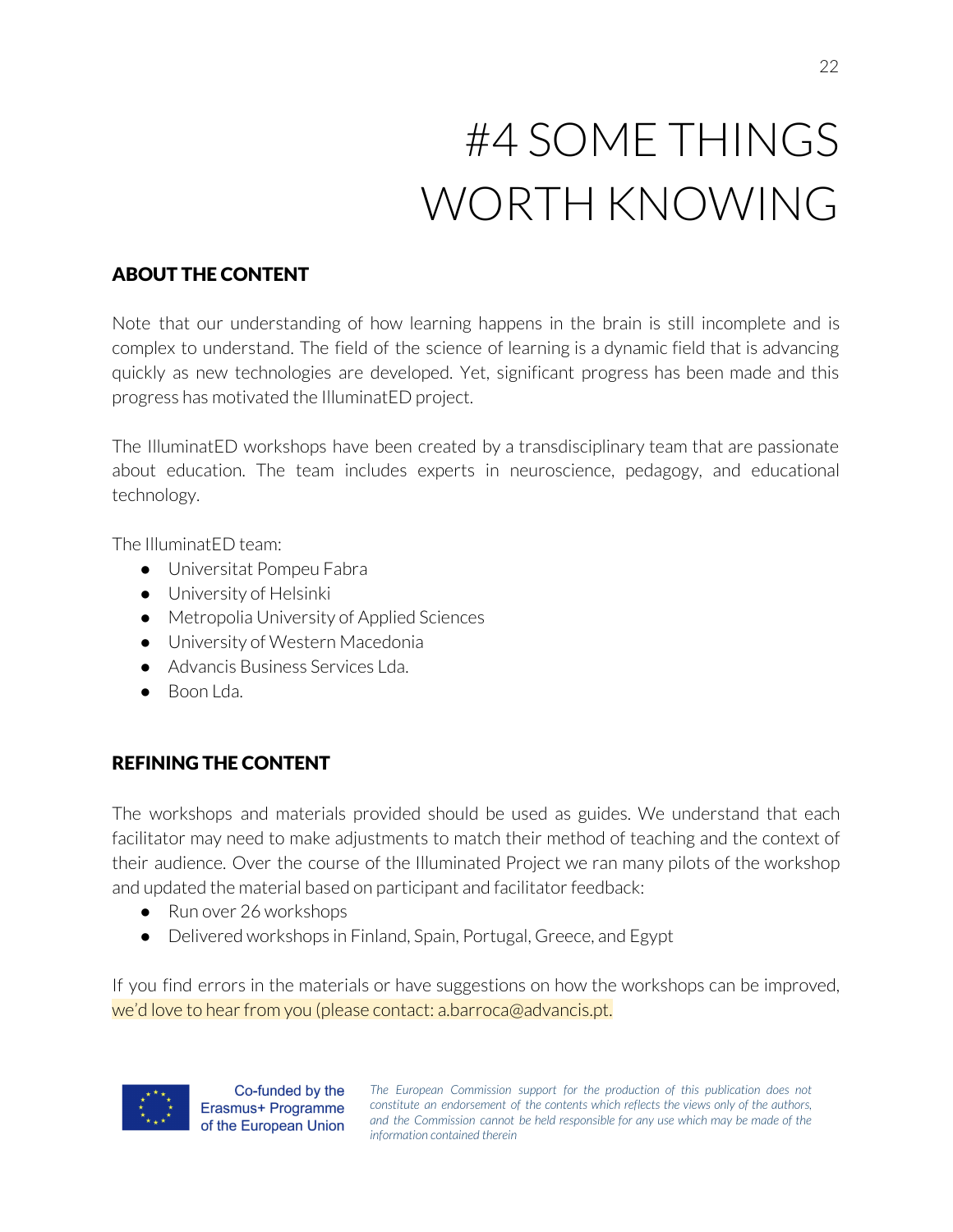## <span id="page-23-0"></span>PARTICIPANT FEEDBACK

Survey results from initial workshops run in Barcelona, Spain: \*SOL = Science of Learning

#### <span id="page-23-1"></span>Overall workshop

- ◆ 94.23% agreed or totally agreed that ... workshop was useful for educators
- ◆ 73.08% agreed or totally agreed that ... it is clear how to apply the workshop to teaching
- $\div$  95.24% agreed or totally agreed that ... workshop was worth their time

#### <span id="page-23-2"></span>Workshop Instructional Design/Content

- $\cdot$  19.05% agreed or totally agreed that ... the content was too general to be useful
- ◆ 92.31% agreed or totally agreed that ... drawing memory diagram was helpful
- ◆ 92.31% agreed or totally agreed that ... worksheets were helpful

#### <span id="page-23-3"></span>Science of Learning

- $\triangle$  83.33% agreed or totally agreed that ... SOL should be required formation for teachers
- ❖ 90.32% agreed or totally agreed that … necessary to understand SOL prior to learning teaching strategies
- ◆ 38.71% agreed or totally agreed that ... they are confident in their SOL knowledge
- $\bullet$  32.26% agreed or totally agreed that  $\dots$  their teaching practice is aligned with SOL

#### <span id="page-23-4"></span>Future formation

- ❖ 59.18% interested or very interested … SOL homework
- ❖ 65.31% interested or very interested … SOL Newsletter
- ❖ 67.35% interested or very interested … SOL MOOC
- ❖ 79.59% interested or very interested … SOL Workshops
- ❖ 89.80% interested or very interested … SOL & Learning Design Workshops

#### Survey results from teach-the-teacher workshops:

#### <span id="page-23-5"></span>Workshop A (Strong Points)

- It's short and to the point and tries to raise questions about ourteaching and life too.
- It gives the right information on how to maintain long term memory
- It helps to understand the process of learning so teachers can be aware of its limitations and find better ways to teach. It makes me think about all the facts that we are missing when a teacher tries to do a lesson, so I think I will try to at least consider them if I do a class.



Co-funded by the Erasmus+ Programme of the European Union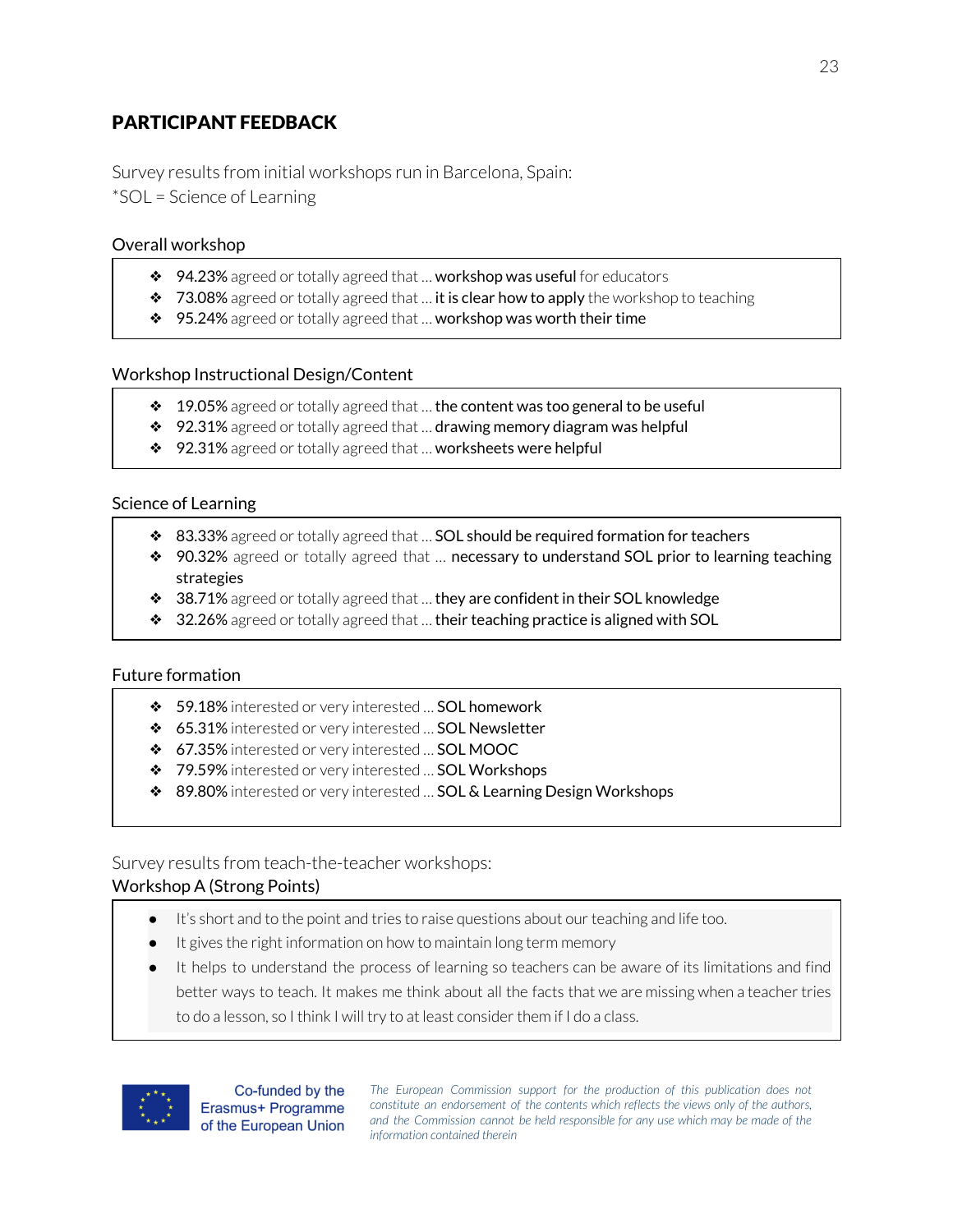- Learn of long memory, the importance of 10 minutes on the classroom, learn about how sensory memory, short memory and long memory works
- It is very well-prepared and organized. The topic is very interesting. There are lots of concepts but the way in that they are explained makes easy to understand and process all the information.
- Putting together evidence-based mechanisms of learning
- Well structured and presented information
- Dynamic workshop approach
- Learning is not a single test, it is process
- Workshop went well, there were enough theory and activities. For me as a finnish teacher there was not very much new, but it is good to have training in english
- You provided concrete examples and also scientific proof backing up the theory presented. I think all teachers are (different levels of course) interested in the science behind learning. Strong point was to make us notice the effect of repetition with the exercises.
- Well thought of structure for the session and model of brain. Seems to contain knowledge that is applicable to my teaching. Concise and clear presentation material. Idea of applying the concept also on a course where the concept is introduced is good.

## <span id="page-24-0"></span>Workshop A (Weak Points)

- Too much information in so little time
- I didn't find any, maybe in the breaks sometimes it was little messy so you don't know where to sit, but it was not a big issue at least in my opinion
- I don't remember weak points on the science of learning workshop
- I would like to know how I can apply the theory explained in my class.
- Maybe too many breaks.
- I might need a stronger evidence of the 'why' of the 3x2 approach
- The pace for the last part of the workshop was a bit fast. Maybe a bit more time to discuss the findings and learn also from each others -> lot of knowledge in the group attending. Also a pre-task or document to read before attending would be interesting to give more time to the deepen the knowledge in the workshop.
- At times the pace was too fast for making notes. Repetition was good, but sometimes I felt it did not help in keeping in mind the whole model.
- few concrete examples of how making memory more permanent
- too fast the slides, I prefer you pause and talk about each slide and ask questions and are interactive at the moment. Preferably slow presentation with discussion at each slide than many fast-through without the discussion.



Co-funded by the Erasmus+ Programme of the European Union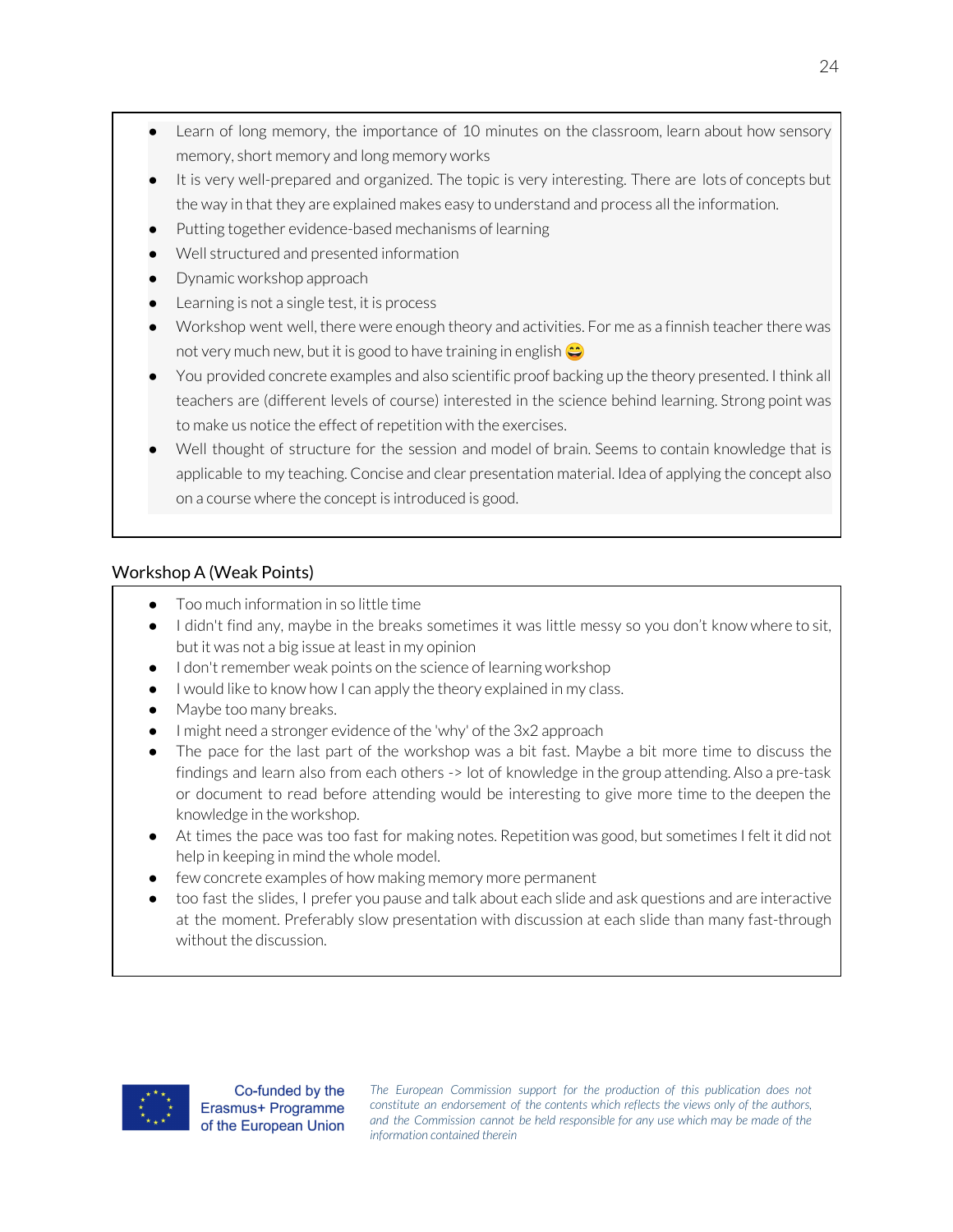## <span id="page-25-0"></span>Workshop B (Strong Points)

- Graphs of results from different learning experiences
- I think the session is well structured so is easy to follow it. I also like the dynamic (including breaks) . I think clue concepts and the final review are helpful too.
- The activities explored with the partners helped us to understand how teaching;
- The explanation of strategies to do in classroom;
- The explanation of the importance the active forgetting.
- You get to know research results that you want to use when you plan your lessons.
- The pace of the workshop was much more suitable today as yesterday. Also I really liked the questions, where you need to choose between the scenarios -> makes you really reflect and make those connections in our memory in action!
- Motivation, Fun, Remembering, Based on research
- I like the simple learning topics we were learning and the workshop design. Good job!  $\bigcirc$
- It gives you practical tips and strategies that you can apply on your teaching. It's very useful to see examples of scientific studies supporting the ideas explained during the workshop (the studies are well explained and are easy to understand).
- Solid structure, enough repetition, informative slides supporting well the instruction.
- It's scientific in a way that reassures us that there is such a thing as a recipe for improved learning since every brain can benefit from this knowledge and consequently every student.It proved nice solutions and suggestions on where to focus our lesson planning.Gave us a lot to think and get out of the teaching box.
- Empirical evidence (studies) of benefits from the given teaching approaches
- Dynamic workshop approach
- Reinforcement activities
- The treatment of the idea of active forgetting

## <span id="page-25-1"></span>Workshop B (Weak Points)

- We need more time to discuss the different opinions
- Don't have enough time to praticate
- At least for me, some questions from the worksheet were not so clear. Especially the number 8, as there's a little confusing how the question is done and then the two explanations.
- I don't remember any weaknesses
- Lack of time to plan how to implement in your own subject, so teachers of the same subject could work together instead of random partners
- I think that this day was overall stronger than the first. Still, 2h is quite short. Not a weakness of the workshop itself though.
- New information in a short time
- It was a little bit of a pity that the part applying the learned to your own teaching design was left out of the schedule. It could have been a useful exercise. Being lazy, it may be possible that I would not be coming back to it later.
- Evidence for the power of peer instruction was not overwhelmingly convincing: it worked for person  $X = >$  so it much work for others (or maybe I just missed the evidence)



Co-funded by the Erasmus+ Programme of the European Union